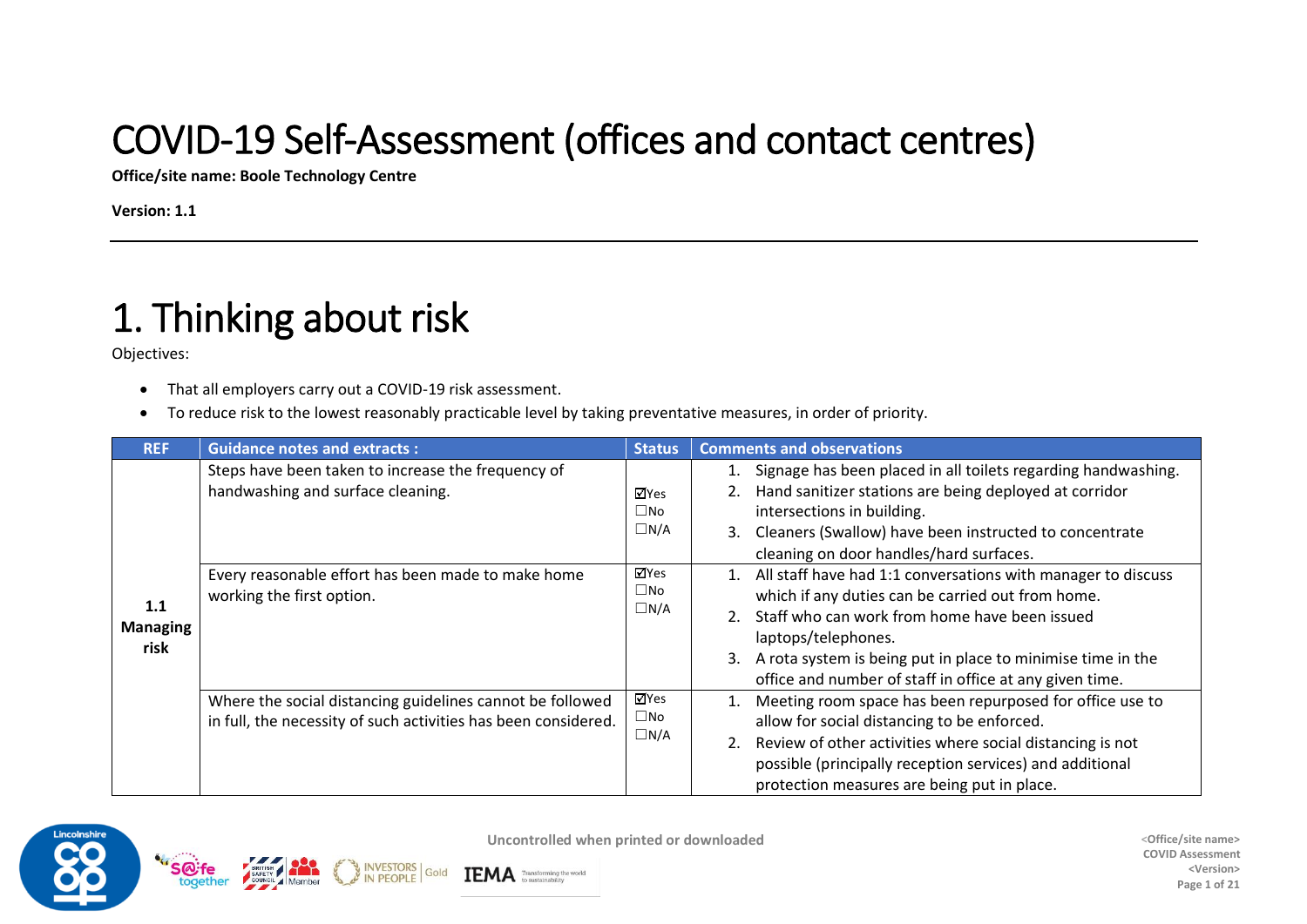| <b>REF</b> | <b>Guidance notes and extracts:</b>                                                                                                | <b>Status</b>                      | <b>Comments and observations</b>                                                                                                                                                                                                                                                                                                                                      |
|------------|------------------------------------------------------------------------------------------------------------------------------------|------------------------------------|-----------------------------------------------------------------------------------------------------------------------------------------------------------------------------------------------------------------------------------------------------------------------------------------------------------------------------------------------------------------------|
|            | Where social distancing cannot be maintained, suitable<br>and sufficient control measures have been considered.<br>(see section 3) | ⊠Yes<br>$\square$ No<br>$\Box N/A$ | Reception sneeze screens have been ordered.<br>Hand sanitizer and surface cleaner available.<br>2.<br>3. New rules for entry/exit from the building to prevent build<br>up/contra flow of people.<br>New rules for post/delivery drivers to minimise contact.<br>4.<br>New social distancing rules limiting number of people able to<br>5.<br>enter LSIP staff areas. |
|            | All activities that are being conducted are safe to continue.                                                                      | ⊠Yes<br>$\square$ No<br>$\Box N/A$ |                                                                                                                                                                                                                                                                                                                                                                       |
|            | Persons at higher risk have been considered.                                                                                       | ⊠Yes<br>$\square$ No<br>$\Box N/A$ | No staff currently known to be in an at risk group or to be<br>shielding/living with individuals who are shielding.                                                                                                                                                                                                                                                   |

#### 2. Who should go to work

Objectives:

- That everyone should work from home, unless they cannot work from home.
- To protect clinically vulnerable and clinically extremely vulnerable individuals.

Gold

- To make sure individuals who are advised to stay at home under existing government guidance do not physically come to work. This includes individuals who have symptoms of COVID-19 as well as those who live in a household with someone who has symptoms.
- To treat everyone in your workplace equally.

| <b>REF</b>           | <b>Guidance notes and extracts:</b>                                                        | <b>Status</b>                   | <b>Comments and observations</b> |
|----------------------|--------------------------------------------------------------------------------------------|---------------------------------|----------------------------------|
| <b>Who</b>           | Consideration has been given to who are 'essential<br>workers' and who can work from home. | ⊠Yes<br>$\Box$ No<br>$\Box$ N/A |                                  |
| should go<br>to work | Minimum staffing levels are being used.                                                    | ⊠Yes<br>⊡No<br>$\Box$ N/A       |                                  |

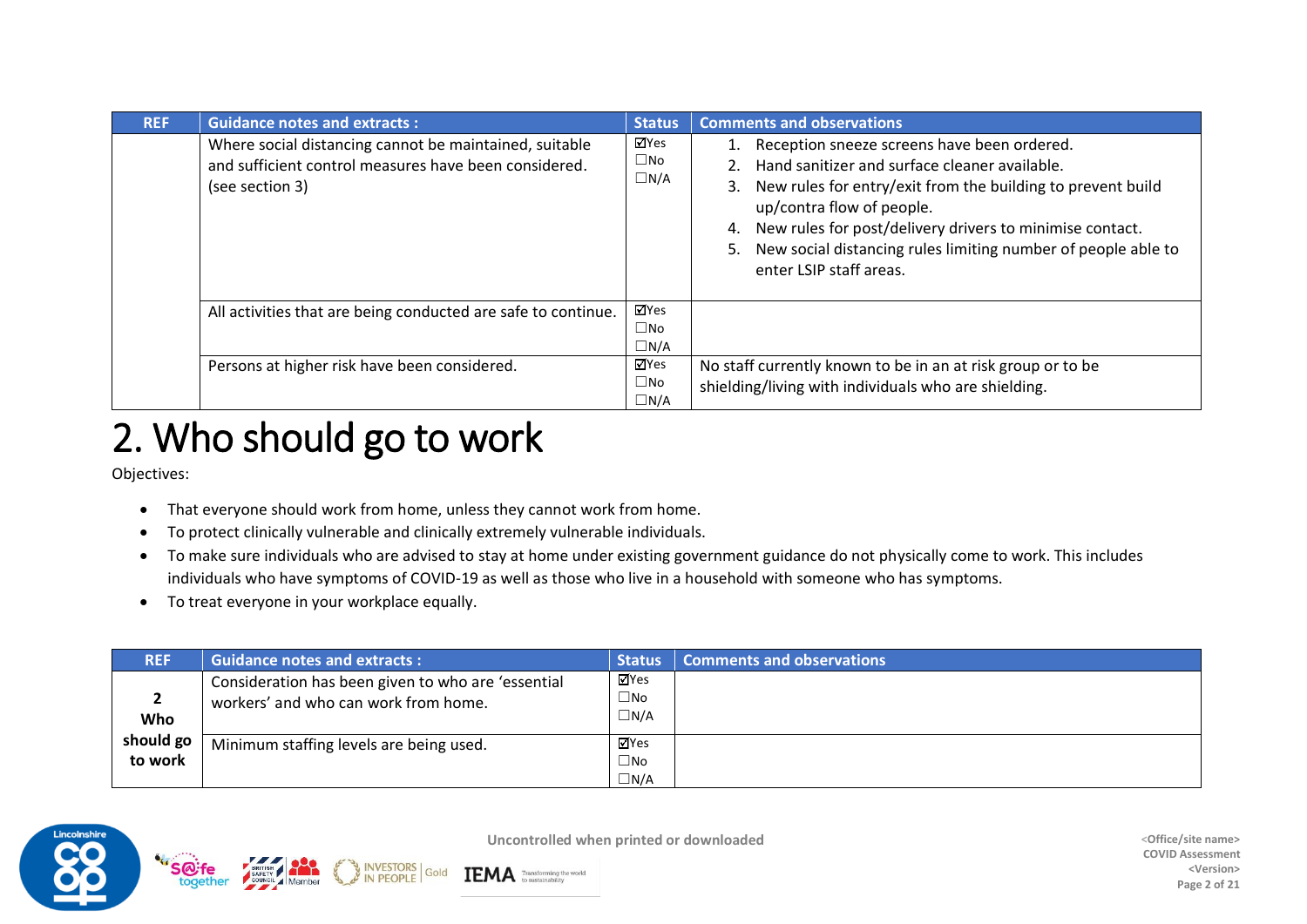| <b>REF</b>                                       | <b>Guidance notes and extracts:</b>                                                                                                                                                                                             | <b>Status</b>                                                | <b>Comments and observations</b>                |
|--------------------------------------------------|---------------------------------------------------------------------------------------------------------------------------------------------------------------------------------------------------------------------------------|--------------------------------------------------------------|-------------------------------------------------|
|                                                  | Systems are in place to monitoring the wellbeing of<br>people who are working from home and helping them<br>stay connected to the rest of the workforce.                                                                        | ⊠Yes<br>$\square$ No<br>$\Box N/A$                           | Bi-weekly team meeting and regular phone calls. |
|                                                  | Systems are in place to keep in touch with off-site<br>colleagues on their working arrangements including<br>their welfare, mental and physical health and personal<br>security.                                                | <b>⊠Yes</b><br>$\square$ No<br>$\Box N/A$                    |                                                 |
|                                                  | Equipment has been provided to colleagues so they can<br>work from home safely and effectively.                                                                                                                                 | ⊠Yes<br>$\square$ No<br>$\Box N/A$                           |                                                 |
| 2.1<br>Protecting                                | Clinically vulnerable (but not extremely clinically<br>vulnerable) individuals who cannot work from home,<br>have been offered the option of the safest available on-<br>site roles, enabling them to stay 2m away from others. | $\square$ Yes<br>$\square$ No<br>$\overline{\mathsf{M}}$ N/A |                                                 |
| people<br>who are<br>at higher                   | Vulnerable colleagues with protected characteristics<br>have been taken into account and if coming into work,<br>risks are acceptable.                                                                                          | $\square$ Yes<br>$\square$ No<br>ØN/A                        |                                                 |
| risk                                             | Support is available for all colleagues around mental<br>health and wellbeing. This could include advice or<br>telephone support.                                                                                               | ⊠Yes<br>$\square$ No<br>$\Box N/A$                           |                                                 |
| 2.2<br>People<br>who need<br>to self-<br>isolate | Steps have been taken to enable colleagues to work<br>from home while self-isolating, if appropriate.                                                                                                                           | $\overline{\mathbf{Y}}$ Yes<br>$\square$ No<br>$\Box N/A$    |                                                 |
| 2.3<br><b>Equality</b>                           | Steps have been taken to understand and take into<br>account the particular circumstances of those with<br>different protected characteristics.                                                                                 | ⊠Yes<br>$\square$ No<br>$\Box N/A$                           |                                                 |



BRITISH Member

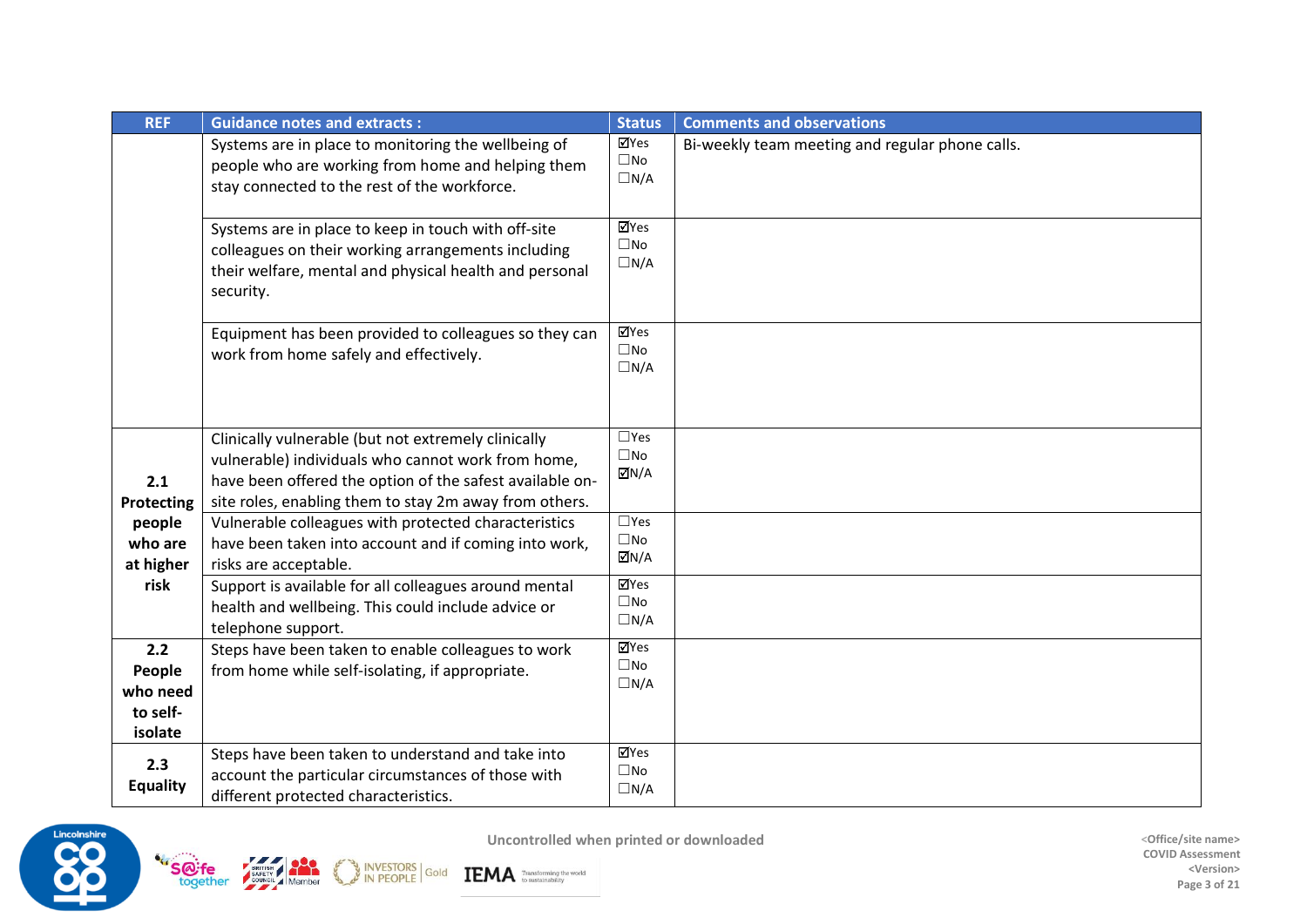| <b>REF</b>          | <b>Guidance notes and extracts:</b>                                                                                                                                                                                   | <b>Status</b>                      | <b>Comments and observations</b> |
|---------------------|-----------------------------------------------------------------------------------------------------------------------------------------------------------------------------------------------------------------------|------------------------------------|----------------------------------|
| in the<br>workplace | Systems are in place to involve and communicate<br>appropriately with colleagues whose protected<br>characteristics might be adversely affected by business<br>decisions.                                             | ⊠Yes<br>□No<br>$\Box N/A$          |                                  |
|                     | Consideration has been given to particular measures or<br>adjustments to take account duties under the equalities<br>legislation, where appropriate conducting risk<br>assessments and making reasonable adjustments. | ⊠Yes<br>$\square$ No<br>$\Box$ N/A |                                  |
|                     | Steps taken have not had an unjustifiable negative<br>impact on some groups compared to others<br>(e.g. those with caring responsibilities or those with<br>religious commitments).                                   | ⊠Yes<br>$\square$ No<br>$\Box N/A$ |                                  |

#### 3. Social distancing at work

Objectives:

- To maintain 2m social distancing wherever possible, including while arriving at and departing from work, while in work and when travelling between sites.
- To maintain social distancing wherever possible, on arrival and departure and to enable handwashing upon arrival.
- To maintain social distancing as far as possible while people travel through the workplace.
- To maintain social distancing between individuals when they are at their workstations.

Gold

• To reduce transmission due to face-to-face meetings and maintain social distancing in meetings.

- To maintain social distancing while using common areas
- To prioritise safety during incidents.

| <b>REF</b> | Guidance notes and extracts:                                                  |                                    | <b>Status   Comments and observations</b>                                              |
|------------|-------------------------------------------------------------------------------|------------------------------------|----------------------------------------------------------------------------------------|
|            | Social distancing is being maintained in the workplace,<br>wherever possible. | ⊠Yes<br>$\square$ No<br>$\Box N/A$ | Signage has been ordered to illustrate social distancing at all<br>building entrances. |

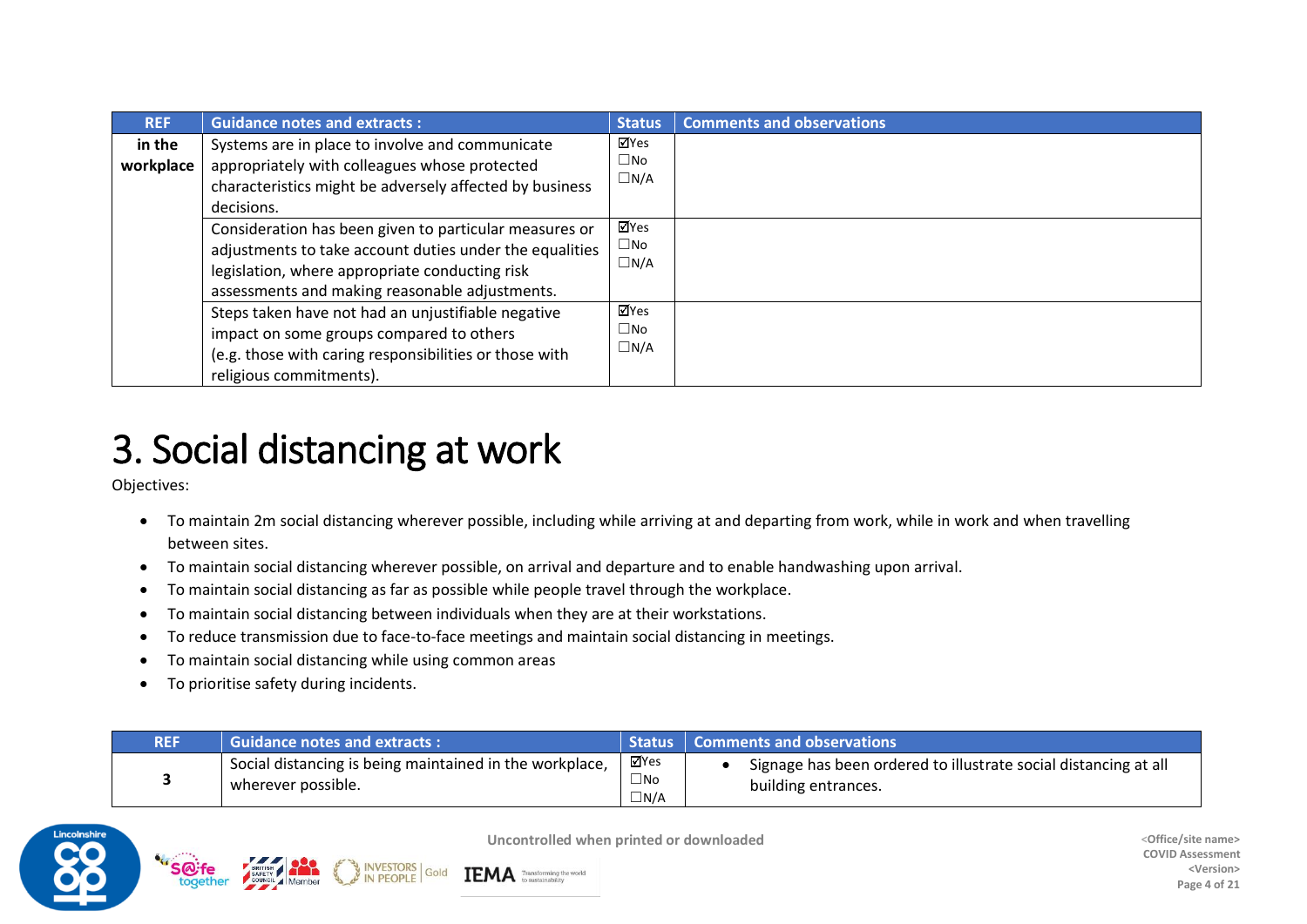| <b>REF</b>                                          | <b>Guidance notes and extracts:</b>                                                                                                                                                                                                                                                                                                                                                                                                                                                                                                                                                   | <b>Status</b>                                                                                                    | <b>Comments and observations</b>                                                                                                                                  |
|-----------------------------------------------------|---------------------------------------------------------------------------------------------------------------------------------------------------------------------------------------------------------------------------------------------------------------------------------------------------------------------------------------------------------------------------------------------------------------------------------------------------------------------------------------------------------------------------------------------------------------------------------------|------------------------------------------------------------------------------------------------------------------|-------------------------------------------------------------------------------------------------------------------------------------------------------------------|
| <b>Social</b><br>distancing at<br>work              |                                                                                                                                                                                                                                                                                                                                                                                                                                                                                                                                                                                       |                                                                                                                  | Guidance booklet for all staff and tenants is being prepared.<br>New working practices/office organisation being adopted to<br>create 2m 'spheres' around people. |
|                                                     | Where social distancing cannot be maintained, the<br>following points been considered:<br>$\circ$ Increasing the frequency of hand washing and<br>surface cleaning.<br>Keeping the activity time involved as short as<br>$\circ$<br>possible.<br>Using screens or barriers to separate people from<br>$\circ$<br>each other.<br>○ Using back-to-back or side-to-side working<br>(rather than face-to-face) whenever possible.<br>Reducing the number of people each person has<br>contact with by using 'fixed teams or partnering'<br>(so each person works with only a few others). | ⊠Yes<br>$\square$ No<br>$\Box N/A$                                                                               |                                                                                                                                                                   |
|                                                     | Consideration has been given to all parts of a business,<br>not just the places where people spend most of their<br>time (e.g. entrances and exits, break rooms, canteens<br>and similar settings).                                                                                                                                                                                                                                                                                                                                                                                   | $\overline{\mathbf{M}}$ Yes<br>$\square$ No<br>$\Box N/A$                                                        |                                                                                                                                                                   |
| 3.1<br><b>Coming to</b><br>work and<br>leaving work | Arrival and departure times at work are staggered to<br>reduce crowding into and out of the workplace has<br>been considered.<br>Additional parking or facilities such as bike-racks to<br>help people walk, run, or cycle to work have been<br>provided where possible.<br>Passengers in corporate vehicles are being limited.                                                                                                                                                                                                                                                       | ⊠Yes<br>$\square$ No<br>$\Box N/A$<br>$\overline{\mathsf{Y}}$ Yes<br>$\square$ No<br>$\Box N/A$<br>$\square$ Yes | All tenants have been asked to provide details of their intended<br>working practices so that LSIP can mediate and provide best possible<br>phasing.              |
|                                                     |                                                                                                                                                                                                                                                                                                                                                                                                                                                                                                                                                                                       | $\square$ No<br>$\overline{\triangle}$ N/A                                                                       |                                                                                                                                                                   |

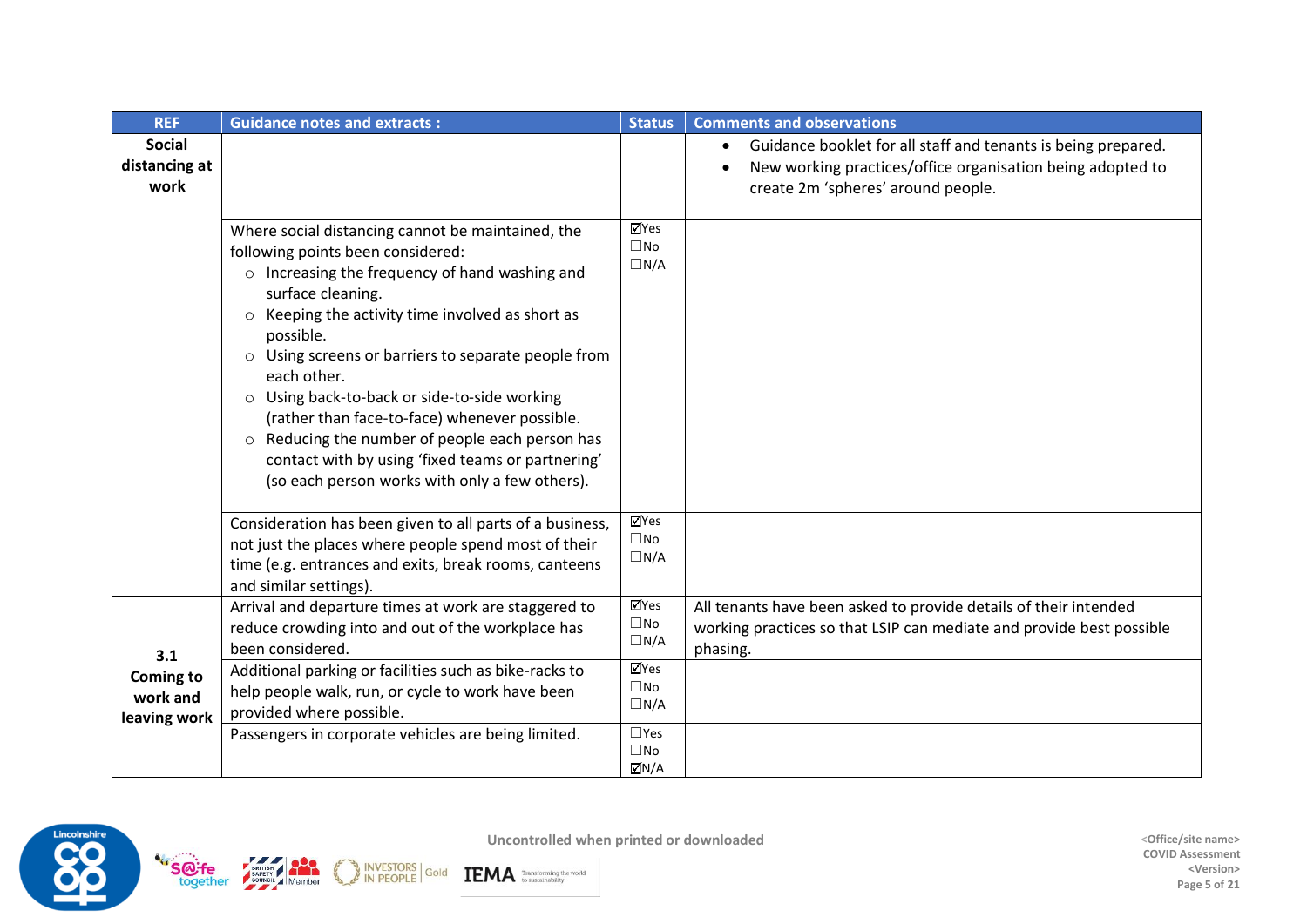| <b>REF</b>                           | <b>Guidance notes and extracts:</b>                                                                                                                                                                                                    | <b>Status</b>                                               | <b>Comments and observations</b>                                      |
|--------------------------------------|----------------------------------------------------------------------------------------------------------------------------------------------------------------------------------------------------------------------------------------|-------------------------------------------------------------|-----------------------------------------------------------------------|
|                                      | Congestion reduction methods have been<br>implemented (e.g. by having more entry points to the<br>workplace).                                                                                                                          | ⊠Yes<br>$\square$ No<br>$\Box N/A$                          | One-way system for entrance/exit is being implemented.                |
|                                      | Additional storage has been provided for colleagues'<br>clothes and bags.                                                                                                                                                              | $\square$ Yes<br>$\square$ No<br>$\overline{\triangle}$ N/A |                                                                       |
|                                      | Markings and one-way flow at entry and exit points<br>have been implemented.                                                                                                                                                           | ⊠Yes<br>$\square$ No<br>$\Box N/A$                          | Designs have been completed and will be in place before staff return. |
|                                      | Handwashing facilities (or hand sanitiser where not<br>possible) are provided at entry and exit points.                                                                                                                                | ⊠Yes<br>$\square$ No<br>$\Box N/A$                          | Sanitizer stations have been ordered and are dueto arrive this        |
|                                      | Alternatives to touch-based security devices such as<br>keypads have been provided.                                                                                                                                                    | <b>ZYes</b><br>$\square$ No<br>$\Box N/A$                   | Fob systems                                                           |
|                                      | Process alternatives for entry/exit points have been<br>reviewed where appropriate<br>(e.g. deactivating pass readers at turnstiles in favour of<br>showing a pass to security personnel at a distance).                               | $\overline{\mathsf{M}}$ Yes<br>$\square$ No<br>$\Box N/A$   |                                                                       |
| 3.2                                  | Non-essential trips within buildings and sites are<br>discouraged (e.g. restricting access to some areas,<br>encouraging use of radios or telephones, where<br>permitted. These items require cleaning between<br>users if multi-use). | ⊠Yes<br>$\square$ No<br>$\Box N/A$                          |                                                                       |
| <b>Moving</b><br>around<br>buildings | Access between different areas of a building or site are<br>restricted.                                                                                                                                                                | ⊠Yes<br>$\square$ No<br>$\Box N/A$                          |                                                                       |
| and sites                            | Job and location rotation has been reduced.                                                                                                                                                                                            | $\square$ Yes<br>$\square$ No<br>$\overline{\triangle}$ N/A |                                                                       |
|                                      | More one-way flows have been introduced through<br>the site.                                                                                                                                                                           | ⊠Yes<br>$\square$ No<br>$\Box N/A$                          |                                                                       |

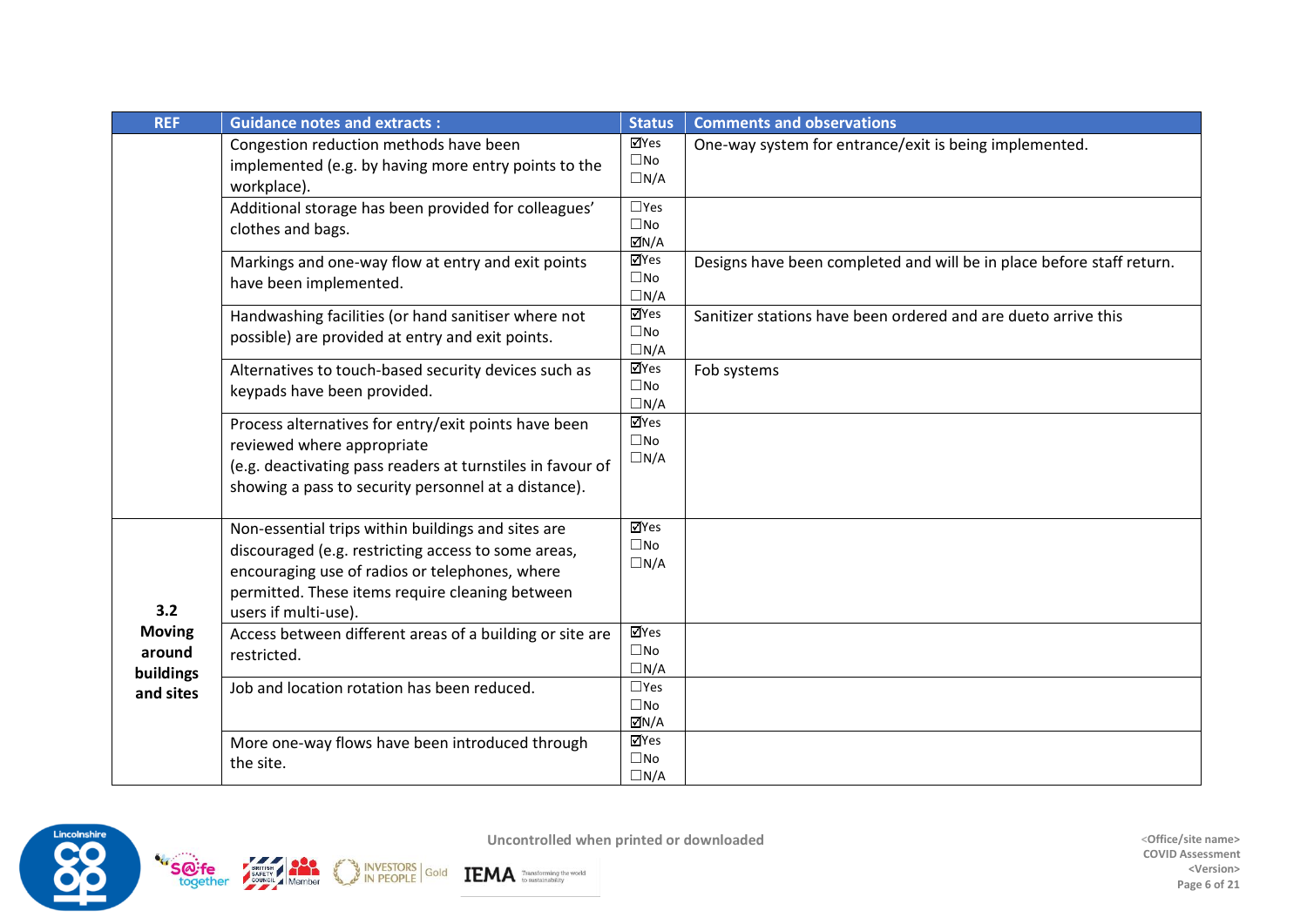| <b>REF</b>        | <b>Guidance notes and extracts:</b>                                                                | <b>Status</b>               | <b>Comments and observations</b>                                      |
|-------------------|----------------------------------------------------------------------------------------------------|-----------------------------|-----------------------------------------------------------------------|
|                   | Maximum occupancy for lifts, providing hand sanitiser                                              | √Yes<br>$\square$ No        |                                                                       |
|                   | for the operation of lifts and encouraging use of stairs                                           | $\Box N/A$                  |                                                                       |
|                   | is in place, wherever possible.                                                                    | ⊠Yes                        |                                                                       |
|                   | People with disabilities are still able to access lifts.                                           | $\square$ No                |                                                                       |
|                   |                                                                                                    | $\Box N/A$                  |                                                                       |
|                   | The use of high traffic areas including corridors, lifts,                                          | $\overline{\mathbf{M}}$ Yes |                                                                       |
|                   | turnstiles and walkways is regulated to maintain social                                            | $\square$ No                |                                                                       |
|                   | distancing.                                                                                        | $\Box N/A$                  |                                                                       |
|                   | For people who work in one place, workstations allow                                               | $\overline{\mathbf{M}}$ Yes |                                                                       |
|                   | them to maintain social distancing wherever possible.                                              | $\square$ No<br>$\Box N/A$  |                                                                       |
|                   | Workstations are assigned to an individual as much as                                              | $\overline{\mathbf{M}}$ Yes |                                                                       |
|                   | possible. If they need to be shared, they are shared by                                            | $\square$ No                |                                                                       |
|                   | the smallest possible number of people.                                                            | $\Box N/A$                  |                                                                       |
|                   | If it is not possible to keep workstations 2m apart only                                           | $\overline{\mathbf{Y}}$ Yes |                                                                       |
|                   | essential tasks are being allowed to continue with the                                             | $\square$ No                |                                                                       |
|                   | risks controlled to an acceptable level.                                                           | $\Box N/A$                  |                                                                       |
|                   | Layouts have been reviewed to allow colleagues to                                                  | ⊠Yes                        |                                                                       |
| 3.3               | work further apart from each other.                                                                | $\square$ No<br>$\Box N/A$  |                                                                       |
| <b>Workplaces</b> | Floor tape or paint has been used to mark areas to                                                 | ⊠Yes                        | Markings are under order and will be deployed as soon as they arrive. |
| and               | help people keep to a 2m distance.                                                                 | $\square$ No                |                                                                       |
| workstations      |                                                                                                    | $\Box N/A$                  |                                                                       |
|                   | Where it is not possible to move workstations suitably                                             | <b>⊠Yes</b><br>$\square$ No |                                                                       |
|                   | apart, colleagues and workstations have been                                                       | $\Box N/A$                  |                                                                       |
|                   | arranged so they can work side by side or facing away<br>from each other rather than face-to-face. |                             |                                                                       |
|                   | Where it is not possible to move workstations suitably                                             | $\overline{\mathbf{M}}$ Yes |                                                                       |
|                   | apart, screens are being used to separate colleagues                                               | $\square$ No                |                                                                       |
|                   | from each other.                                                                                   | $\Box N/A$                  |                                                                       |
|                   | Occupancy levels are being managed to enable social                                                | $\overline{\mathbf{M}}$ Yes |                                                                       |
|                   | distancing.                                                                                        | $\square$ No                |                                                                       |
|                   |                                                                                                    | $\Box N/A$                  |                                                                       |



INVESTORS Gold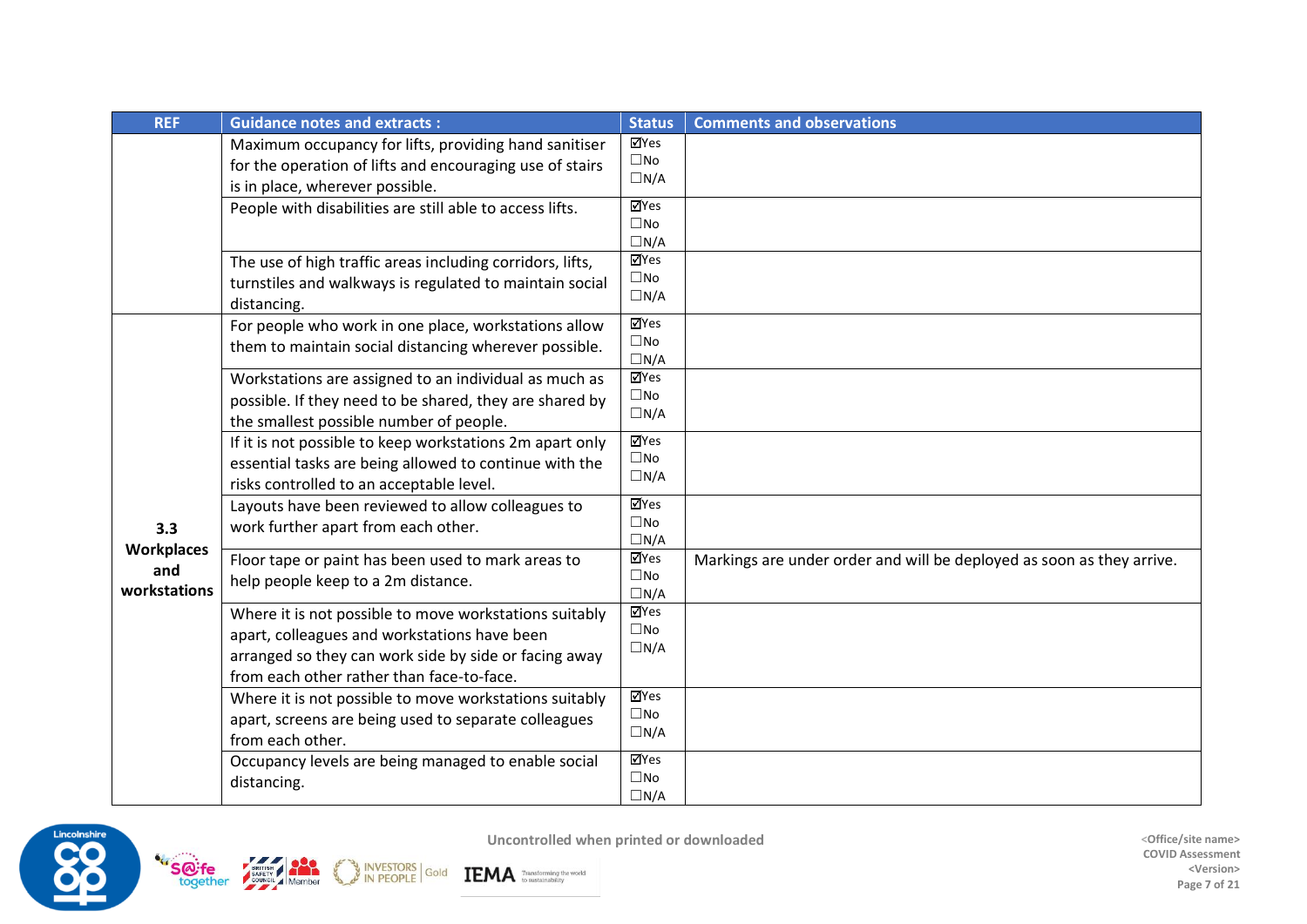| <b>REF</b>      | <b>Guidance notes and extracts:</b>                                          | <b>Status</b>               | <b>Comments and observations</b>                           |
|-----------------|------------------------------------------------------------------------------|-----------------------------|------------------------------------------------------------|
|                 | The use of hot desks and spaces is being avoided.                            | ⊠Yes<br>$\square$ No        |                                                            |
|                 | Where this is not possible, work stations, including                         | $\Box N/A$                  |                                                            |
|                 | shared equipment, are cleaned between occupants.                             | $\overline{\mathsf{M}}$ Yes |                                                            |
|                 | Remote working tools are being used to avoid in<br>person meetings.          | $\square$ No                |                                                            |
|                 |                                                                              | $\Box N/A$                  |                                                            |
|                 | Only absolutely necessary participants are attending in                      | <b>ZYes</b>                 | New rules are being published around use of meeting rooms. |
|                 | person meetings and can keep 2m apart throughout.                            | $\square$ No<br>$\Box N/A$  |                                                            |
|                 | Transmission risks during meetings are avoided                               | ⊠Yes                        |                                                            |
|                 | (e.g. sharing pens and other objects).                                       | $\square$ No                |                                                            |
| 3.4             |                                                                              | $\Box N/A$                  |                                                            |
| <b>Meetings</b> | Hand sanitiser is provided in meeting rooms.                                 | ⊠Yes<br>$\square$ No        |                                                            |
|                 |                                                                              | $\Box N/A$                  |                                                            |
|                 | Meetings are held outdoors or in well-ventilated<br>rooms whenever possible. | ⊠Yes                        |                                                            |
|                 |                                                                              | $\square$ No                |                                                            |
|                 |                                                                              | $\Box N/A$<br>⊠Yes          |                                                            |
|                 | For areas where regular meetings take place, floor                           | $\square$ No                |                                                            |
|                 | signage is used to help people maintain social<br>distancing.                | $\Box N/A$                  |                                                            |
|                 |                                                                              |                             |                                                            |
|                 | Collaboration is taking place with landlords and other                       | ⊠Yes                        |                                                            |
|                 | tenants in multi-tenant sites/buildings to ensure                            | $\square$ No                |                                                            |
|                 | consistency across common areas.                                             | $\Box N/A$                  |                                                            |
|                 | Break times are staggered to reduce pressure on the                          | $\overline{\mathsf{M}}$ Yes |                                                            |
| 3.5             | staff break rooms or places to eat.                                          | $\square$ No                |                                                            |
| Common          |                                                                              | $\Box N/A$                  |                                                            |
| areas           | Safe outside areas are used for breaks.                                      | ⊠Yes                        | Additional picnic benches have been ordered.               |
|                 |                                                                              | $\square$ No<br>$\Box N/A$  |                                                            |
|                 | Space created by remote working is being utilised to                         | ⊠Yes                        |                                                            |
|                 | help with social distancing.                                                 | $\square$ No                |                                                            |
|                 |                                                                              | $\Box N/A$                  |                                                            |

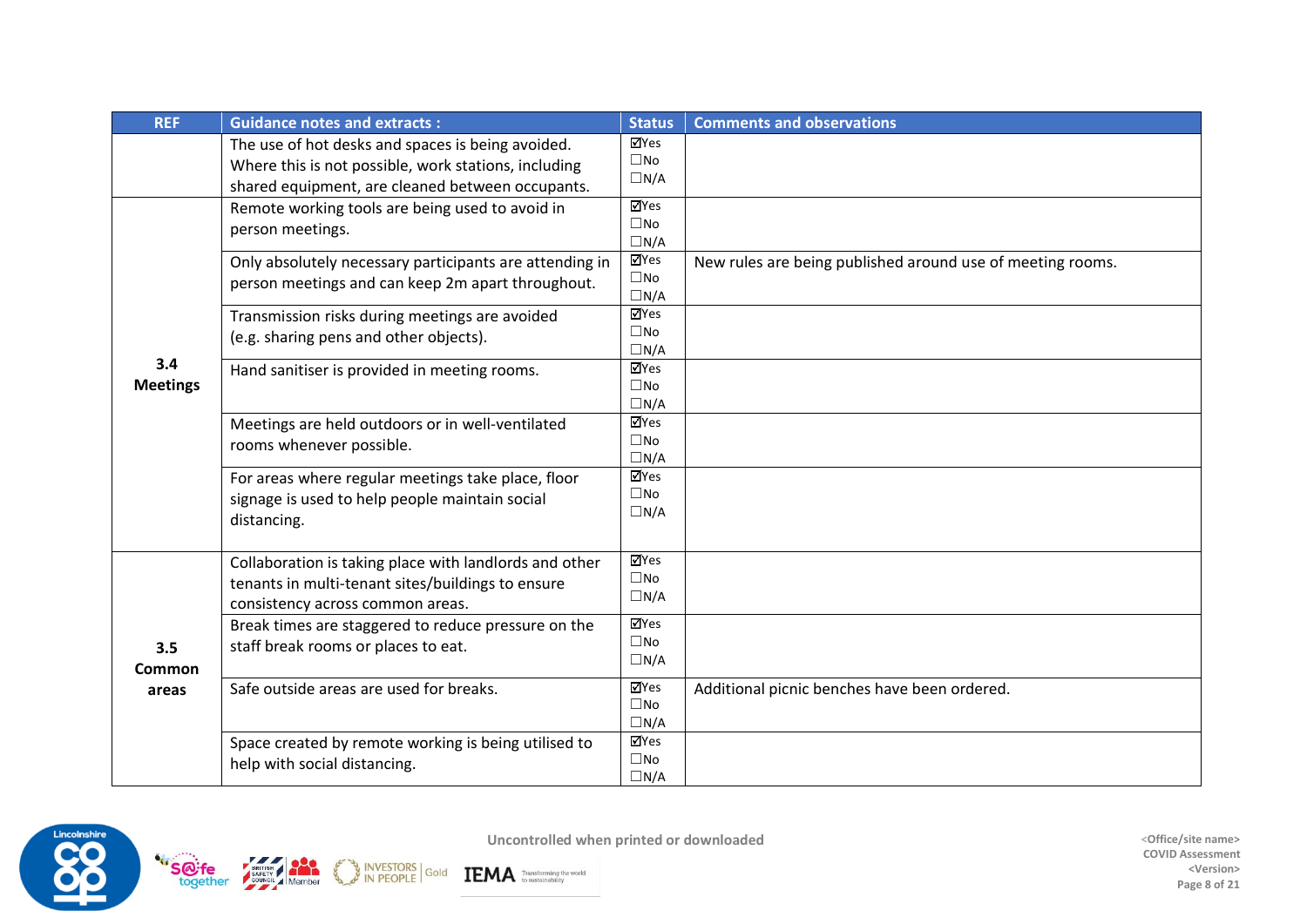| <b>REF</b>                         | <b>Guidance notes and extracts:</b>                                                                                                                                                                | <b>Status</b>                                               | <b>Comments and observations</b>                |
|------------------------------------|----------------------------------------------------------------------------------------------------------------------------------------------------------------------------------------------------|-------------------------------------------------------------|-------------------------------------------------|
|                                    | Screens are in place to protect colleagues in receptions<br>or similar areas.                                                                                                                      | ⊠Yes<br>$\square$ No<br>$\Box N/A$                          |                                                 |
|                                    | Packaged meals (or similar) are provided to avoid fully<br>opening staff canteens.                                                                                                                 | $\square$ Yes<br>$\square$ No<br>$\overline{\triangle}$ N/A |                                                 |
|                                    | Colleagues are encouraged to bring their own food.                                                                                                                                                 | ⊠Yes<br>$\square$ No<br>$\Box N/A$                          |                                                 |
|                                    | Seating and tables have been reconfigured to optimise<br>spacing and reduce face-to-face interactions.                                                                                             | $\square$ Yes<br>$\square$ No<br>MN/A⊡                      |                                                 |
|                                    | Colleagues are encouraged to remain on-site and,<br>when not possible, maintaining social distancing while<br>off-site.                                                                            | ⊠Yes<br>$\square$ No<br>$\Box N/A$                          |                                                 |
|                                    | The use of locker rooms, changing areas and other<br>facility areas is regulated to reduce concurrent usage.                                                                                       | $\square$ Yes<br>$\square$ No<br>ØN/A                       |                                                 |
|                                    | The storage of personal items and clothing in personal<br>storage spaces is encouraged (e.g. in lockers and<br>during shifts).                                                                     |                                                             | All staff already have personal storage spaces. |
| 3.6<br>Accidents,                  | Colleagues are aware that, in an emergency (for<br>example, an accident, fire or break-in) people do not<br>have to stay 2m apart if it would be unsafe.                                           | ⊠Yes<br>$\square$ No<br>$\Box N/A$                          |                                                 |
| security and<br>other<br>incidents | Colleagues are aware that people involved in the<br>provision of assistance to others should pay particular<br>attention to sanitation measures immediately<br>afterwards including washing hands. | ⊠Yes<br>$\square$ No<br>$\Box N/A$                          |                                                 |

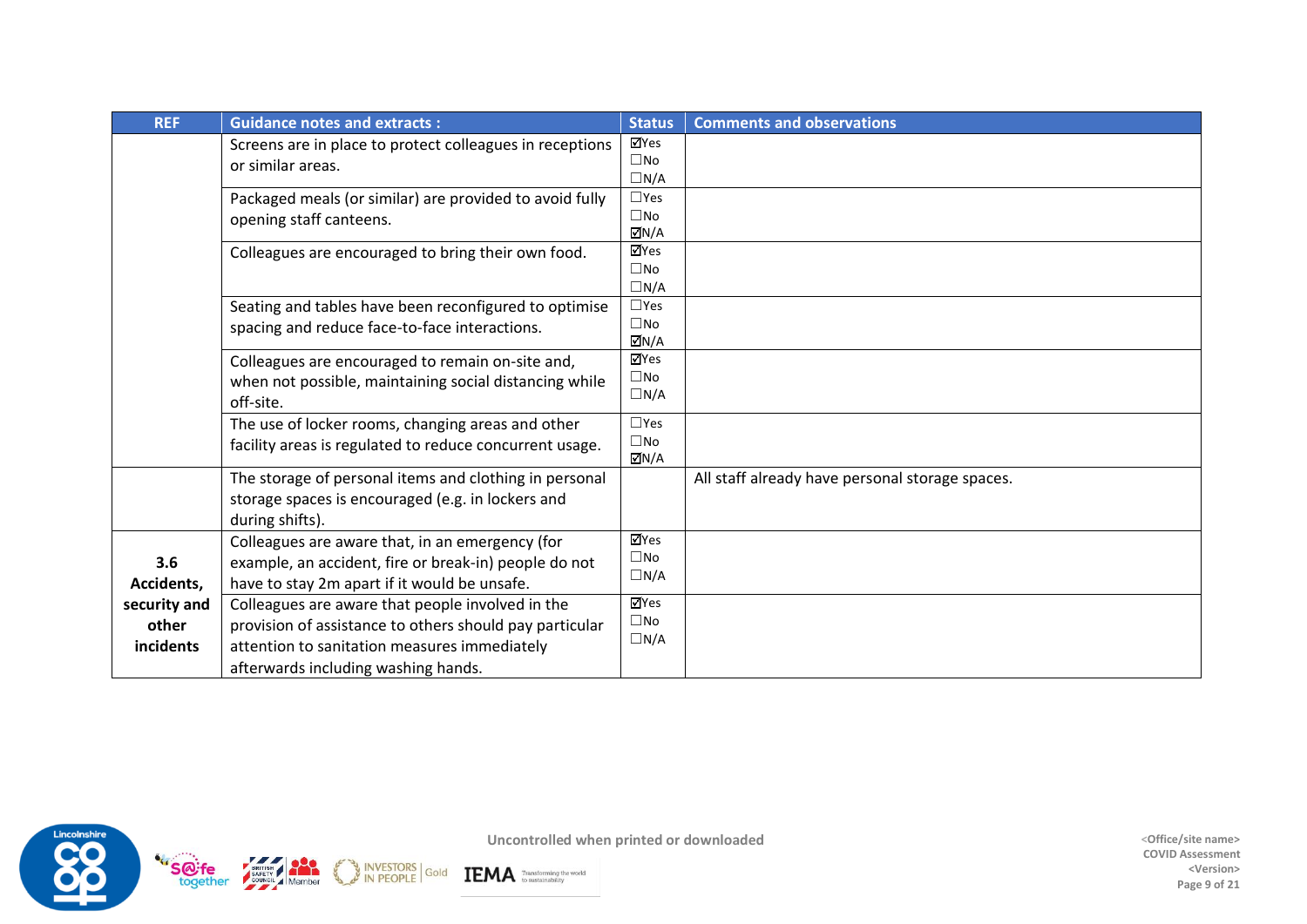# 4. Managing your customers, visitors and contractors

Objectives:

- To minimise the number of unnecessary visits to offices.
- To make sure people understand what they need to do to maintain safety.

**INVESTORS** 

Gold

| <b>REF</b>                       | <b>Guidance notes and extracts:</b>                                                                                                                                            | <b>Status</b>                      | <b>Comments and observations</b>                                                                                                       |
|----------------------------------|--------------------------------------------------------------------------------------------------------------------------------------------------------------------------------|------------------------------------|----------------------------------------------------------------------------------------------------------------------------------------|
|                                  | Visits via remote connection/working are encouraged,<br>where this is an option.                                                                                               | ⊠Yes<br>$\square$ No<br>$\Box N/A$ |                                                                                                                                        |
|                                  | Where site visits are required, site guidance on social<br>distancing and hygiene is explained to visitors on or<br>before arrival.                                            | ⊠Yes<br>$\square$ No<br>$\Box N/A$ | Posters for the doors/reception are being designed.<br>A working practices email for tenants to send to visitors is being<br>prepared. |
|                                  | The number of visitors at any one time is limited.                                                                                                                             | ⊠Yes<br>$\square$ No<br>$\Box N/A$ |                                                                                                                                        |
| 4.1<br><b>Manage</b><br>contacts | Visitor times are limited to a specific time window and<br>available to required visitors only.                                                                                | ⊠Yes<br>$\square$ No<br>$\Box N/A$ |                                                                                                                                        |
|                                  | Schedules for essential services and contractor visits<br>have been reviewed and revised to reduce interaction<br>and overlap between people.                                  | ⊠Yes<br>$\square$ No<br>$\Box N/A$ |                                                                                                                                        |
|                                  | A record of all visitors is kept, if practical.                                                                                                                                | ⊠Yes<br>$\square$ No<br>$\Box N/A$ |                                                                                                                                        |
|                                  | Visitor arrangements to ensure social distancing and<br>hygiene have been reviewed and revised (e.g. where<br>someone physically signs in with the same pen in<br>receptions). | √Yes<br>$\square$ No<br>$\Box N/A$ |                                                                                                                                        |
| 4.2                              | Clear guidance on social distancing and hygiene is<br>provided to people on arrival (e.g. signage or visual                                                                    | ⊠Yes<br>$\square$ No<br>$\Box N/A$ |                                                                                                                                        |



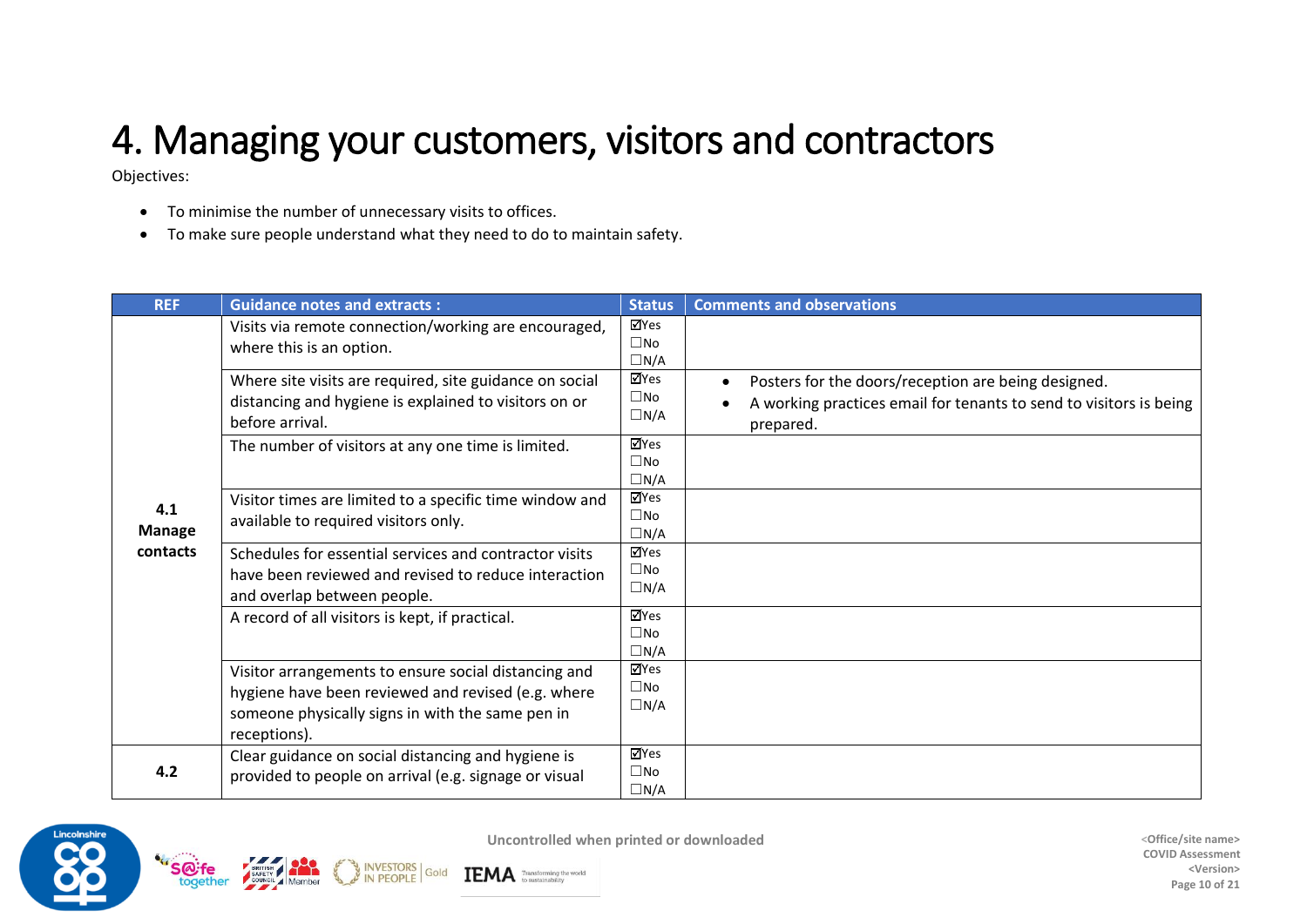| <b>REF</b>       | <b>Guidance notes and extracts:</b>                                                                                                                   | <b>Status</b> | <b>Comments and observations</b> |
|------------------|-------------------------------------------------------------------------------------------------------------------------------------------------------|---------------|----------------------------------|
| <b>Providing</b> | aids) and before arrival (e.g. by phone, on the website                                                                                               |               |                                  |
| and              | or by email).                                                                                                                                         |               |                                  |
| explaining       | Host responsibilities relating to COVID-19 are defined                                                                                                | ⊠Yes          |                                  |
| available        | and necessary training has been given to colleagues                                                                                                   | $\square$ No  |                                  |
| guidance         | who act as hosts for visitors.                                                                                                                        | $\Box N/A$    |                                  |
|                  | ⊠Yes<br>Entry and exit routes for visitors and contractors have<br>$\square$ No<br>been reviewed to minimise contact with other people.<br>$\Box N/A$ |               |                                  |
|                  |                                                                                                                                                       |               |                                  |
|                  |                                                                                                                                                       |               |                                  |
|                  | There is coordination and collaboration with landlords                                                                                                | ⊠Yes          |                                  |
|                  | and other tenants in multi-tenant sites (e.g. shared                                                                                                  | $\square$ No  |                                  |
|                  | workspaces).                                                                                                                                          | $\Box N/A$    |                                  |



**COVID Assessment <Version> Page 11 of 21**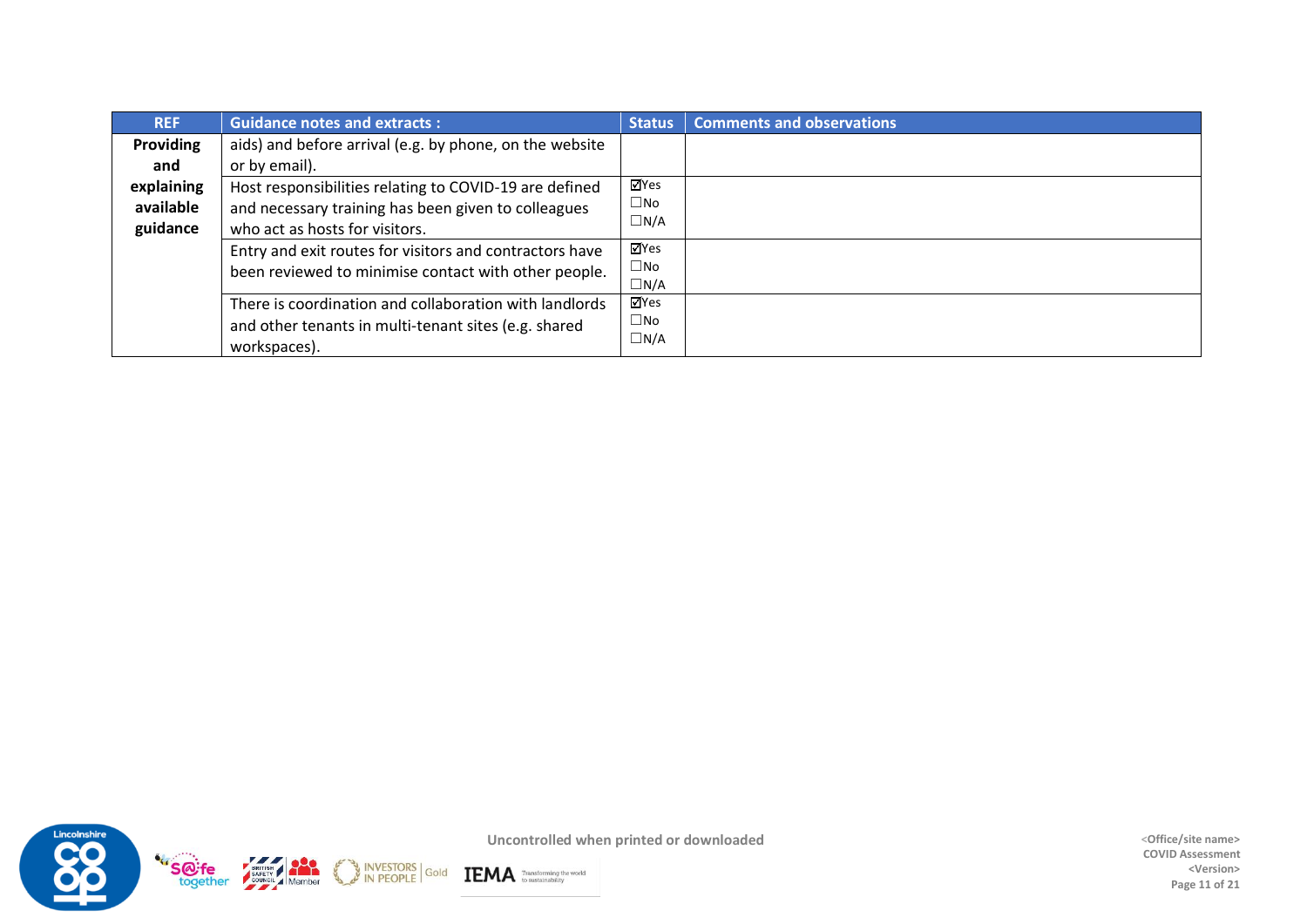# 5. Cleaning the workplace

Objectives:

- To make sure that any site or location that has been closed or partially operated is clean and ready to restart, including:
	- o An assessment for all sites, or parts of sites, that have been closed, before restarting work.
	- o Cleaning procedures and providing hand sanitiser, before restarting work.
- To keep the workplace clean and prevent transmission by touching contaminated surfaces.
- To help everyone keep good hygiene through the working day.
- To minimise the risk of transmission through changing rooms and showers.
- To reduce transmission through contact with objects that come into the workplace and vehicles at the worksite.

| <b>REF</b>                             | <b>Guidance notes and extracts:</b>                                                                                                                                                                           | <b>Status</b>                      | <b>Comments and observations</b> |
|----------------------------------------|---------------------------------------------------------------------------------------------------------------------------------------------------------------------------------------------------------------|------------------------------------|----------------------------------|
| 5.1<br><b>Before</b>                   | Checks have been made whether ventilation systems<br>need servicing or adjusting to ensure optimised<br>ventilation.                                                                                          | ⊠Yes<br>$\square$ No<br>$\Box$ N/A |                                  |
| reopening                              | Windows and doors are opened frequently to<br>encourage ventilation, where possible.                                                                                                                          | ⊠Yes<br>$\square$ No<br>$\Box N/A$ |                                  |
|                                        | Frequent cleans of work areas and equipment are<br>conducted between uses, using usual cleaning<br>products.                                                                                                  | ⊠Yes<br>$\square$ No<br>$\Box$ N/A |                                  |
| 5.2<br><b>Keeping the</b><br>workplace | Objects and surfaces that are touched regularly (such<br>as self-checkouts, trolleys, coffee machines, or staff<br>handheld devices, are frequently cleaned) and there<br>are adequate disposal arrangements. | √Yes<br>$\square$ No<br>$\Box N/A$ |                                  |
| clean                                  | Measures are in place to clear workspaces and<br>remove waste and belongings from the work area at<br>the end of a shift.                                                                                     | ⊠Yes<br>$\square$ No<br>$\Box$ N/A |                                  |
|                                        | The use of high-touch items and equipment (e.g.<br>printers or whiteboards) is limited and restricted.                                                                                                        | ⊠Yes<br>$\square$ No               |                                  |



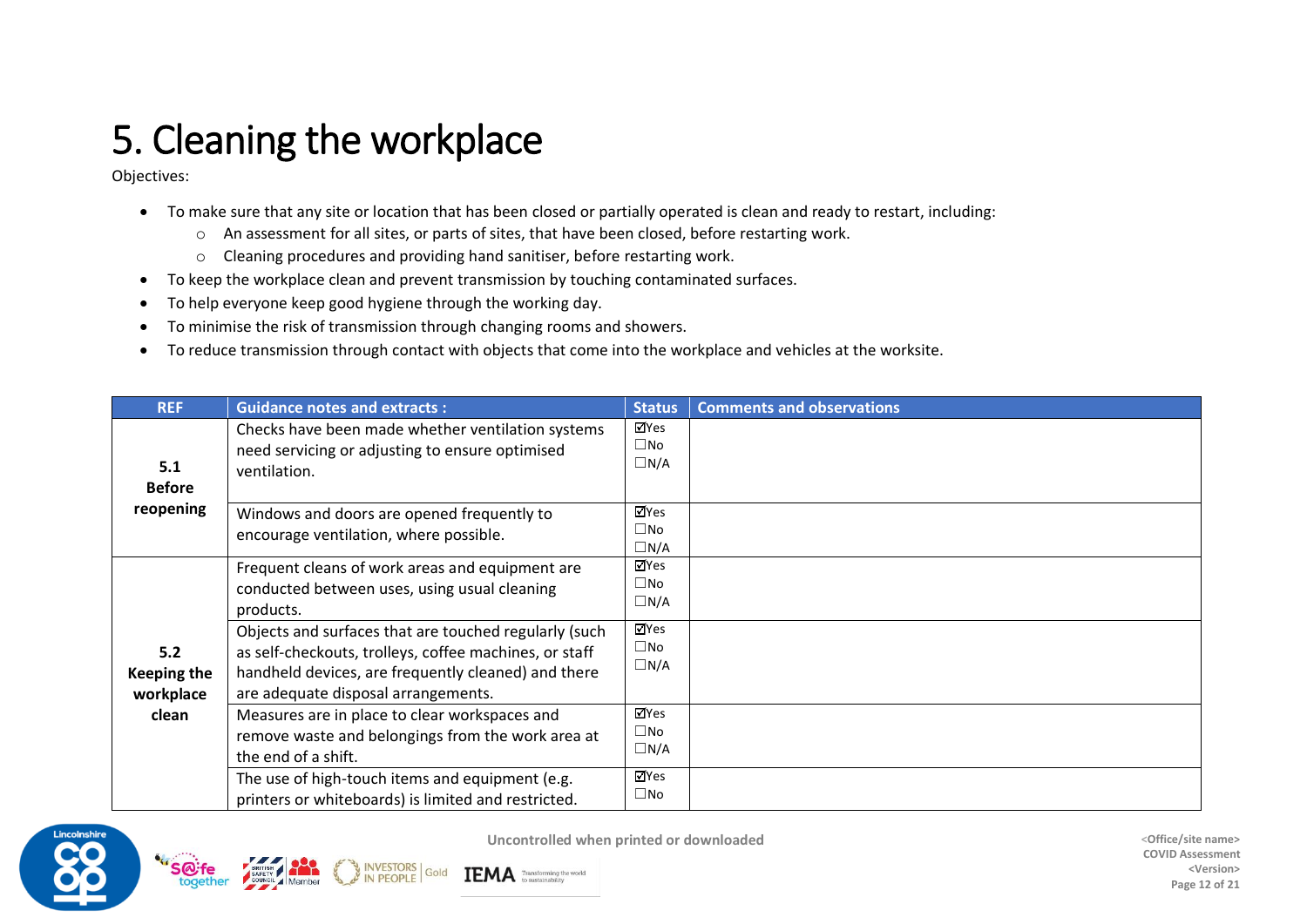| <b>REF</b>      | <b>Guidance notes and extracts:</b>                    | <b>Status</b>               | <b>Comments and observations</b>       |
|-----------------|--------------------------------------------------------|-----------------------------|----------------------------------------|
|                 |                                                        | $\Box N/A$                  |                                        |
|                 | Cleaning after a known or suspected case is carried    | √Yes                        |                                        |
|                 | out in accordance with current government guidance.    | $\square$ No                |                                        |
|                 |                                                        | $\Box N/A$                  |                                        |
|                 | Signs and posters are used to build awareness of:      | ⊠Yes<br>$\square$ No        |                                        |
|                 | good handwashing technique; the need to increase       | $\Box N/A$                  |                                        |
|                 | handwashing frequency; avoidance of touching the       |                             |                                        |
|                 | face; and, coughing or sneezing into tissues which are |                             |                                        |
|                 | then binned safely, or into the individual's arm if a  |                             |                                        |
|                 | tissue is not available.                               |                             |                                        |
|                 | Regular reminders and signage to maintain hygiene      | ⊠Yes                        |                                        |
|                 | standards are provided.                                | $\square$ No                |                                        |
| 5.3             |                                                        | $\Box N/A$<br>⊠Yes          |                                        |
| Hygiene-        | Hand sanitiser is provided in multiple locations in    | $\square$ No                |                                        |
| handwashing,    | addition to washrooms.                                 | $\Box N/A$                  |                                        |
| sanitation      | Clear use and cleaning guidance for toilets is         | ⊠Yes                        |                                        |
| facilities and  | established to ensure they are kept clean and social   | $\square$ No                |                                        |
| toilets         | distancing is achieved as much as possible.            | $\Box N/A$                  |                                        |
|                 | Upweighted/enhanced cleaning is performed for busy     | $\overline{\mathbb{Y}}$ Yes |                                        |
|                 | areas.                                                 | $\square$ No                |                                        |
|                 |                                                        | $\Box N/A$                  |                                        |
|                 | More waste facilities and more frequent rubbish        | ⊠Yes                        |                                        |
|                 | collections are provided.                              | $\square$ No<br>$\Box N/A$  |                                        |
|                 | Where possible, paper towels are provided as an        | ⊠Yes                        | Dispensers and bins have been ordered. |
|                 | alternative to hand dryers in handwashing facilities.  | $\square$ No                |                                        |
|                 |                                                        | $\Box N/A$                  |                                        |
| 5.4             | Where shower and changing facilities are required,     | $\overline{\mathbb{Y}}$ Yes |                                        |
|                 | there is clear use and cleaning guidance for showers,  | $\square$ No                |                                        |
| <b>Changing</b> | lockers and changing rooms to ensure they are kept     | $\Box N/A$                  |                                        |
| rooms and       | clean and clear of personal items and that social      |                             |                                        |
| showers         | distancing is achieved as much as possible.            |                             |                                        |



INVESTORS Gold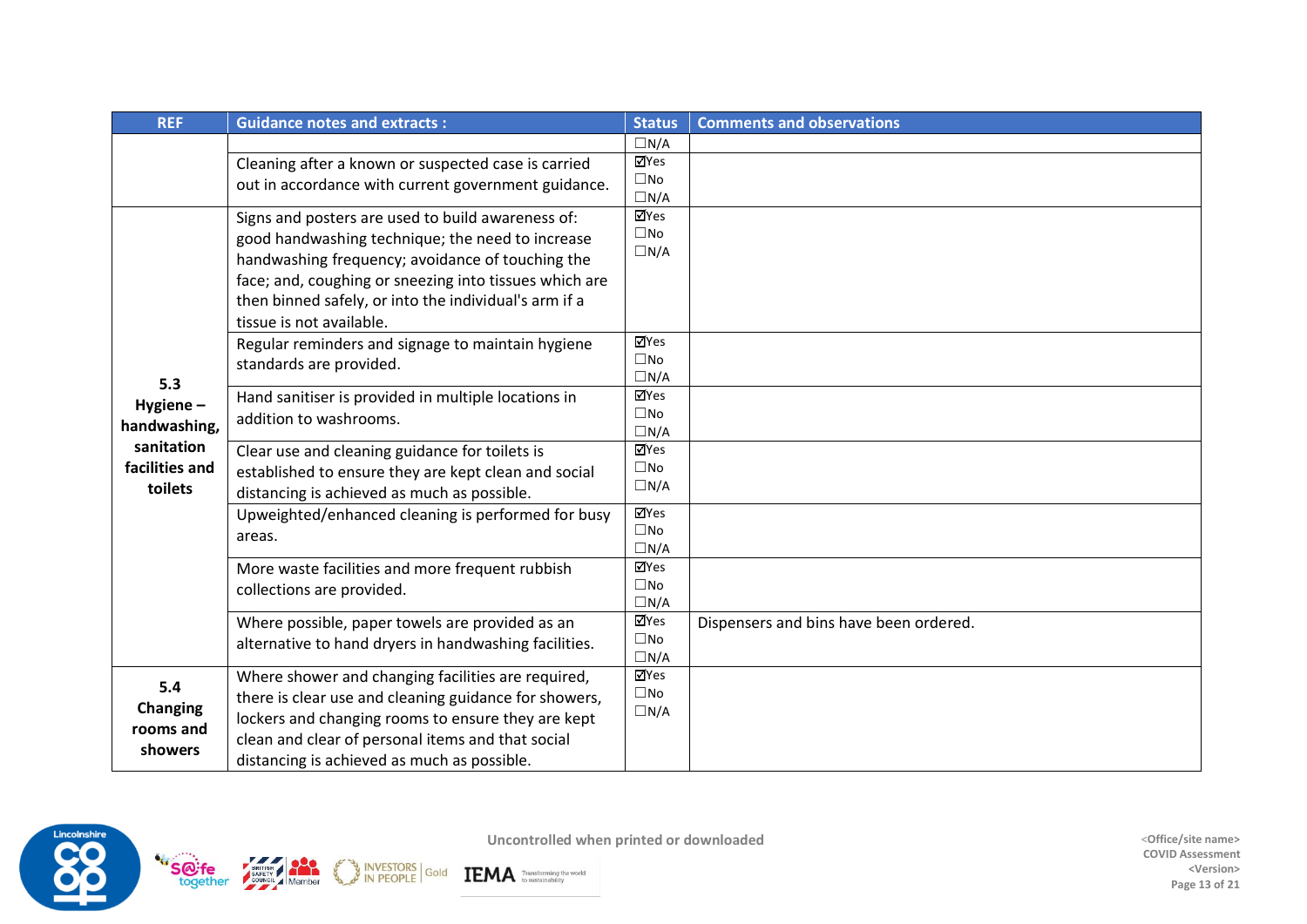| <b>REF</b>                                                                | <b>Guidance notes and extracts:</b>                                                                                                               | <b>Status</b>                         | <b>Comments and observations</b>                                                                                                                                                                                                                                                                                                                                                    |
|---------------------------------------------------------------------------|---------------------------------------------------------------------------------------------------------------------------------------------------|---------------------------------------|-------------------------------------------------------------------------------------------------------------------------------------------------------------------------------------------------------------------------------------------------------------------------------------------------------------------------------------------------------------------------------------|
|                                                                           | Enhanced cleaning of such facilities takes place<br>regularly during the day and at the end of the day.                                           | √ZYes<br>$\square$ No<br>$\Box N/A$   | Showers are going to be cleaned daily, first thing before any<br>$\bullet$<br>tenants enter the building;<br>We're asking tenants to let us know in advance if they want to<br>use the shower on any given day so we can ensure that there<br>isn't over use;<br>We're putting sanitizer spray in the shower room and<br>instructing users to spray down before and after each use; |
|                                                                           | Cleaning procedures are in place for goods and<br>merchandise entering the site.                                                                  | ⊠Yes<br>$\square$ No<br>$\Box N/A$    |                                                                                                                                                                                                                                                                                                                                                                                     |
| 5.5<br><b>Handling</b><br>goods,<br>merchandise<br>and other<br>materials | Cleaning procedures are in place for vehicles.                                                                                                    | $\Box$ Yes<br>$\square$ No<br>ØN/A    |                                                                                                                                                                                                                                                                                                                                                                                     |
|                                                                           | Greater handwashing, handwashing facilities in place<br>(sanitiser where this is not practical) for colleagues<br>handling goods and merchandise. | $\Box$ Yes<br>$\square$ No<br>ØN/A    |                                                                                                                                                                                                                                                                                                                                                                                     |
|                                                                           | There is regular cleaning of vehicles that colleagues<br>may take home.                                                                           | $\square$ Yes<br>$\square$ No<br>ØN/A |                                                                                                                                                                                                                                                                                                                                                                                     |
|                                                                           | Non-business deliveries (e.g. personal deliveries to<br>colleagues) are restricted.                                                               | ⊠Yes<br>$\square$ No<br>$\Box N/A$    |                                                                                                                                                                                                                                                                                                                                                                                     |



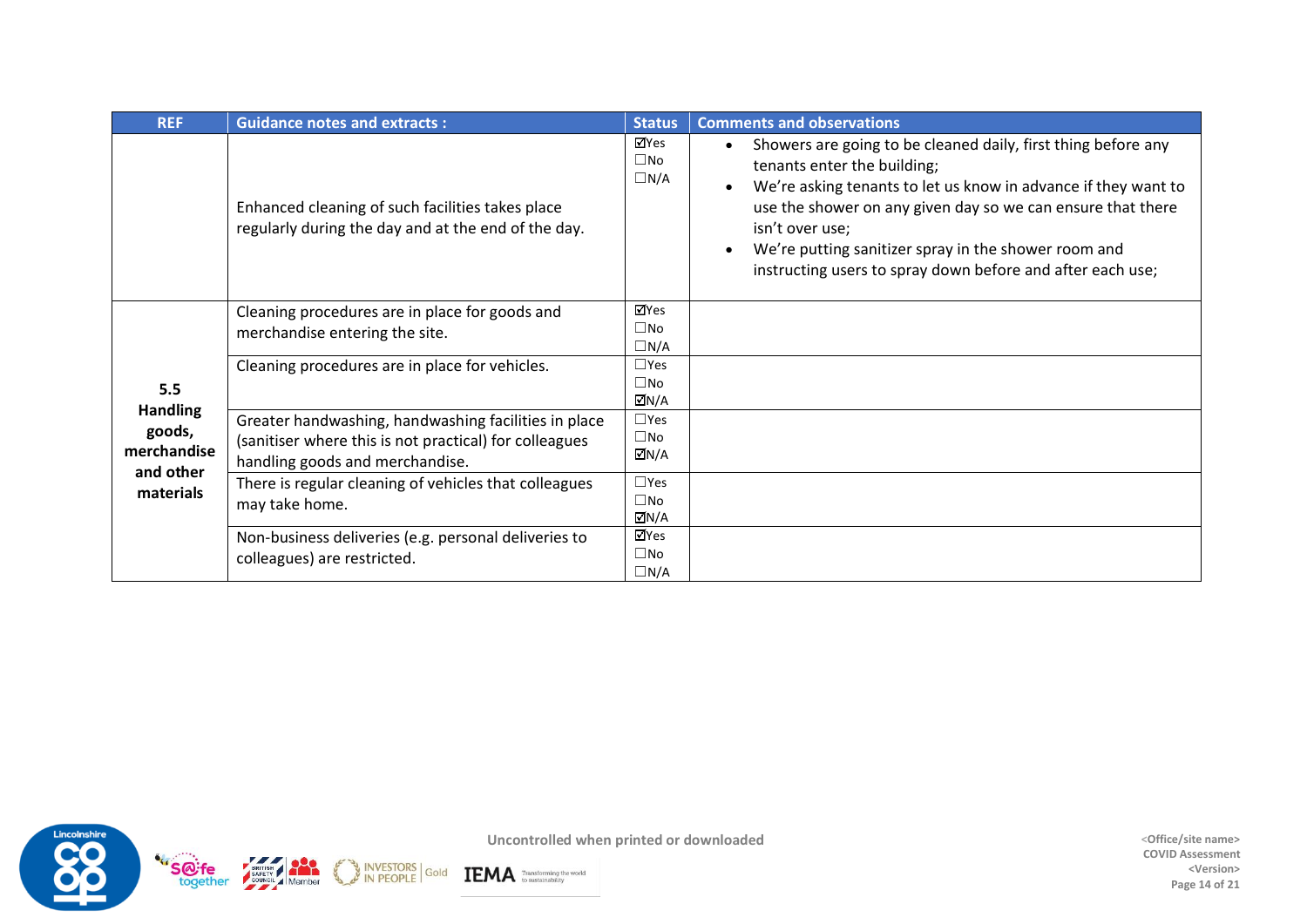## 6. Personal Protective Equipment (PPE) and face coverings

Objectives:

• Non explicitly stated

| <b>REF</b>                                          | <b>Guidance notes and extracts:</b>                                                                                                                                                                                                                                        | <b>Status</b>                                                            | <b>Comments and observations</b> |
|-----------------------------------------------------|----------------------------------------------------------------------------------------------------------------------------------------------------------------------------------------------------------------------------------------------------------------------------|--------------------------------------------------------------------------|----------------------------------|
| 6. Personal                                         | PPE for work activities to protect against non-COVID-<br>19 risks, is still available and being used.<br>The business does not promote the precautionary use<br>of extra PPE to protect against COVID-19 outside<br>clinical settings or when responding to a suspected or | ⊠Yes<br>$\square$ No<br>$\Box$ N/A<br>⊠Yes<br>$\square$ No<br>$\Box$ N/A |                                  |
| <b>Protective</b><br>Equipment<br>(PPE) and<br>face | confirmed case of COVID-19.<br>Colleagues are aware that the evidence of the benefit<br>of using a face covering to protect others is weak and<br>the effect is likely to be small, therefore face coverings<br>are not a replacement for the other proven methods.        | ⊠Yes<br>$\square$ No<br>$\Box$ N/A                                       |                                  |
| coverings                                           | Colleagues are aware they can choose to wear face<br>coverings providing:<br>They wash their hands thoroughly with soap<br>and water for 20 seconds or use hand sanitiser<br>before putting a face covering on, and after<br>removing it.                                  | ⊠Yes<br>$\square$ No<br>$\Box N/A$                                       |                                  |



Gold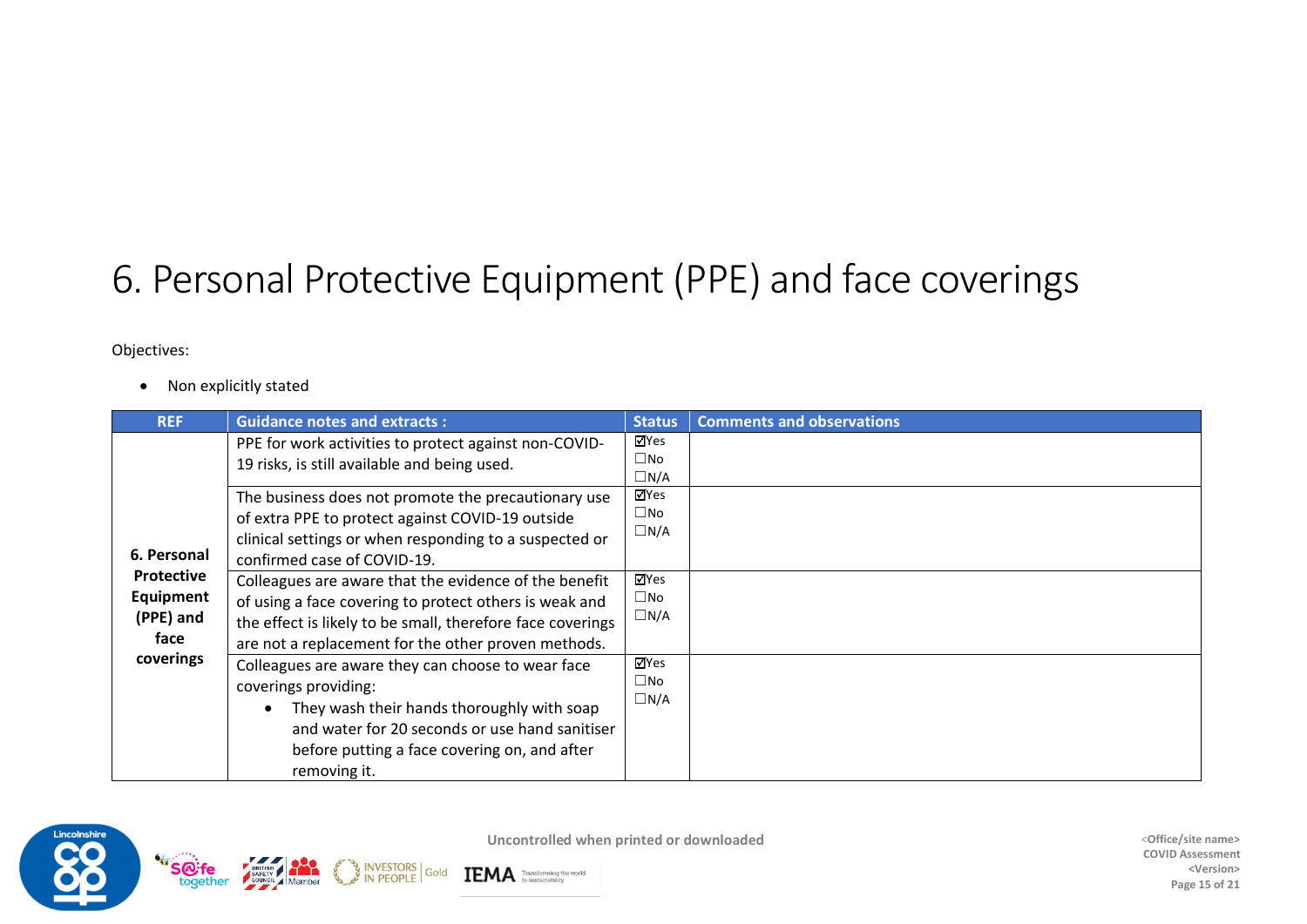| <b>REF</b> | <b>Guidance notes and extracts:</b>                                                                                                                                                                                                                                                                                                                                                                                                                                                                                                                                                 |  | <b>Comments and observations</b> |
|------------|-------------------------------------------------------------------------------------------------------------------------------------------------------------------------------------------------------------------------------------------------------------------------------------------------------------------------------------------------------------------------------------------------------------------------------------------------------------------------------------------------------------------------------------------------------------------------------------|--|----------------------------------|
|            | When wearing a face covering, they avoid<br>touching their face or face covering, as they<br>could contaminate them with germs from<br>their hands.<br>They change their face covering if it becomes<br>damp or if they've touched it.<br>Colleagues continue to wash their hands<br>regularly.<br>Coverings are changed and washed daily.<br>If washable, the material is washed in line<br>with manufacturer's instructions. If it's not<br>washable, coverings are disposed of carefully<br>in their normal waste.<br>Social distancing is still practiced wherever<br>possible. |  |                                  |



**COVID Assessment <Version> Page 16 of 21**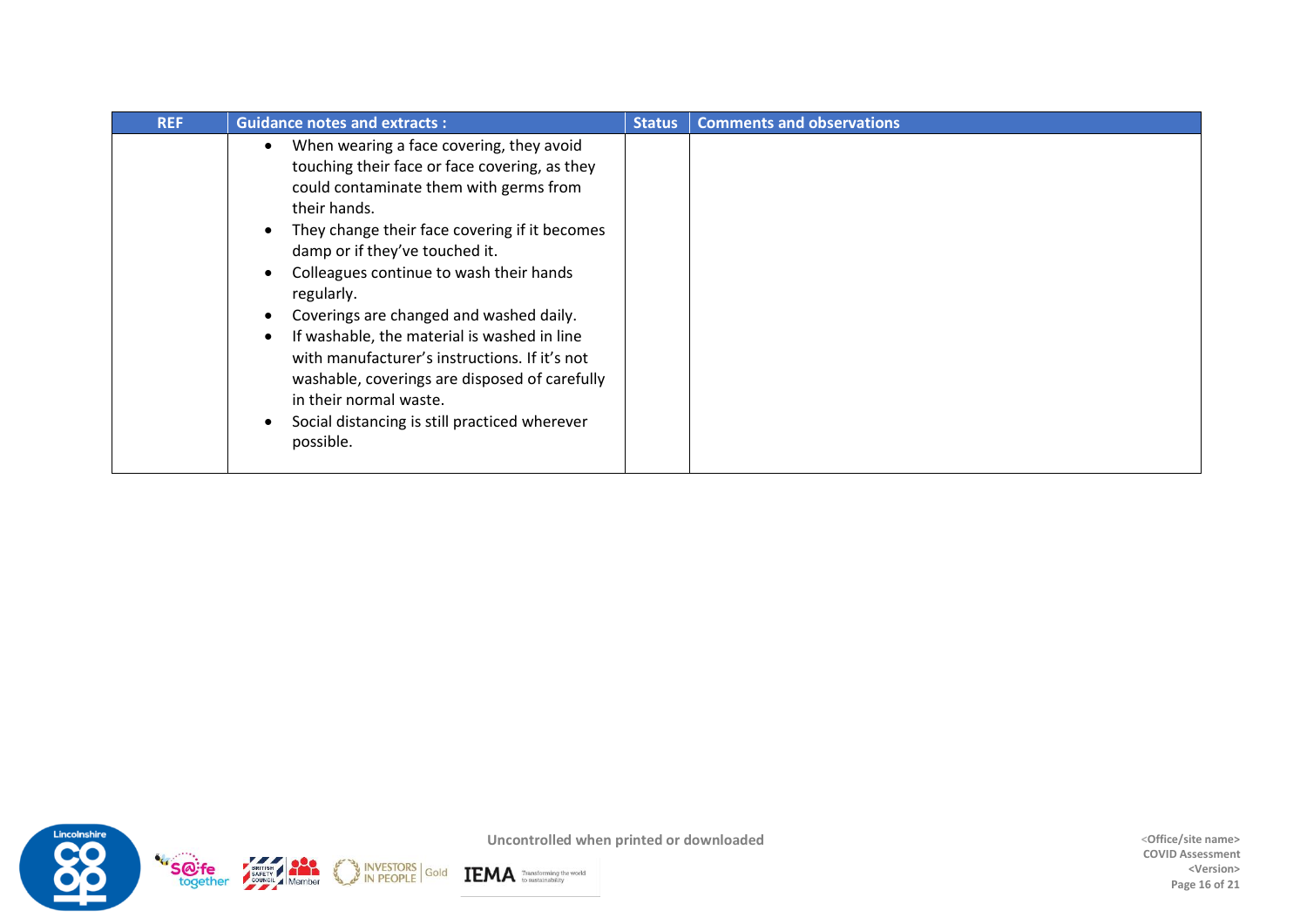## 7. Workforce management

Objectives:

- To change the way work is organised to create distinct groups and reduce the number of contacts each worker has.
- To avoid unnecessary work travel and keep people safe when they do need to travel between locations.
- To help workers delivering to other sites such as factories, logistics sites or customers' premises to maintain social distancing and hygiene practices.
- To make sure all workers understand COVID-19 related safety procedures.
- To make sure all workers are kept up to date with how safety measures are being implemented or updated.

| <b>REF</b>                           | <b>Guidance notes and extracts:</b>                                                                                                                                                                                                                                       | <b>Status</b>                                 | <b>Comments and observations</b> |
|--------------------------------------|---------------------------------------------------------------------------------------------------------------------------------------------------------------------------------------------------------------------------------------------------------------------------|-----------------------------------------------|----------------------------------|
| 7.1<br><b>Shift patterns</b>         | Where colleagues are split into teams or shift groups,<br>these should kept the same as much as possible so<br>contact is between the same people.                                                                                                                        | ⊠Yes<br>$\square$ No<br>$\Box$ N/A            |                                  |
| and working<br>groups                | Circumstances where people have to directly pass<br>things to each other have been identified (e.g. office<br>supplies), finding ways to remove direct contact (e.g.<br>drop-off points or transfer zones).                                                               | ⊠Yes<br>$\Box$ No<br>$\Box$ N/A               |                                  |
|                                      | Non-essential travel is minimised, and remote<br>options are considered first.                                                                                                                                                                                            | ⊠Yes<br>$\Box$ No<br>$\square$ N/A            |                                  |
| 7.2<br><b>Work-related</b><br>travel | The numbers of people travelling together in any one<br>vehicle are minimised, fixed travel partners are used,<br>increased ventilation is maintained, when possible,<br>and passenger avoiding sitting face-to-face.<br>Shared vehicles are cleaned between shifts or on | ⊠Yes<br>$\Box$ No<br>$\Box$ N/A<br>$\Box$ Yes |                                  |
|                                      | handover.                                                                                                                                                                                                                                                                 | $\Box$ No                                     |                                  |



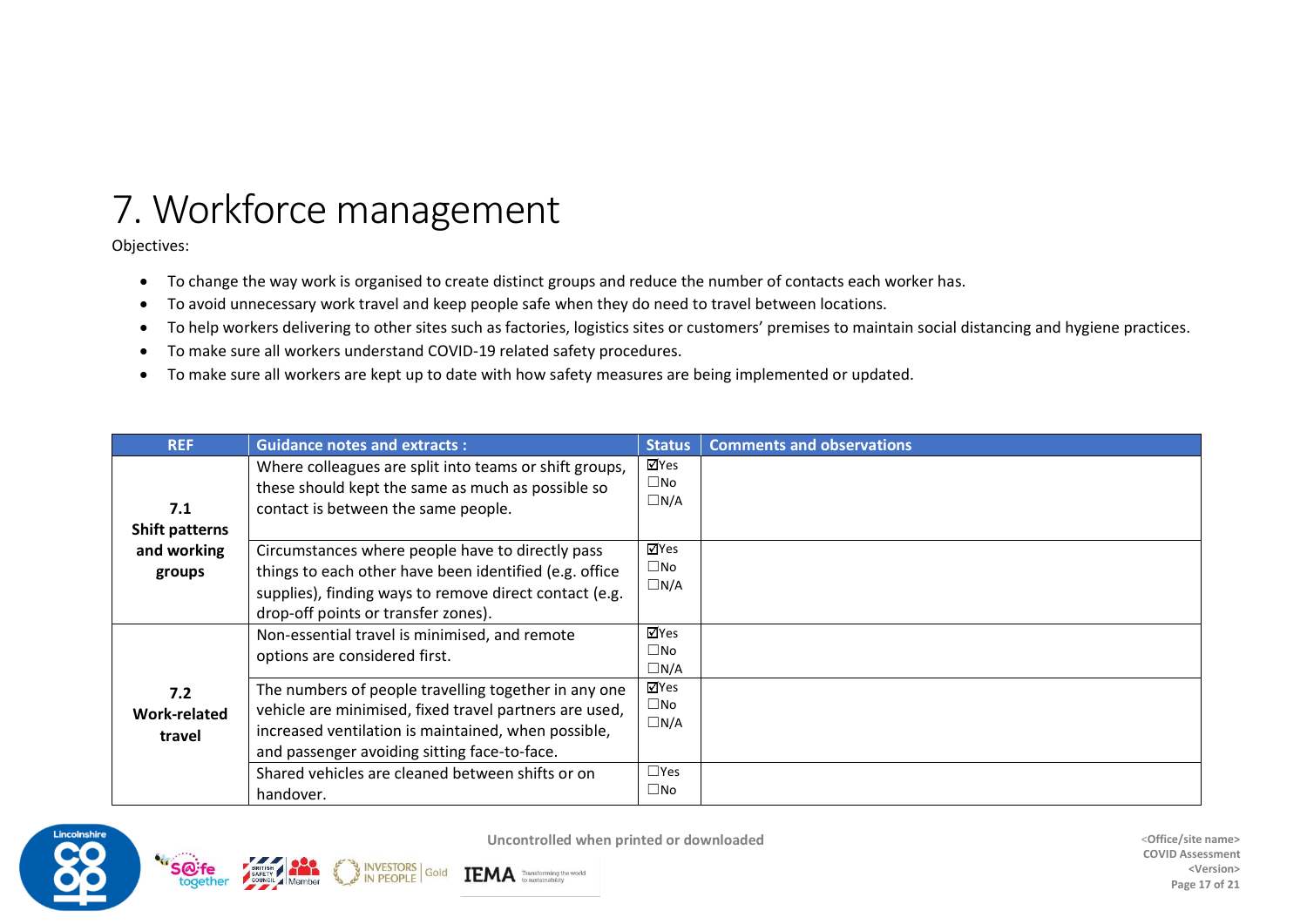| <b>REF</b>            | <b>Guidance notes and extracts:</b>                  |                                             | <b>Status</b><br><b>Comments and observations</b>    |  |
|-----------------------|------------------------------------------------------|---------------------------------------------|------------------------------------------------------|--|
|                       |                                                      | <b>☑N/A</b>                                 |                                                      |  |
|                       | Where colleagues are required to stay away from      | $\Box$ Yes                                  |                                                      |  |
|                       | their home, checks and records are kept to ensure    | $\square$ No                                |                                                      |  |
|                       | the accommodation meets social distancing            | $\Box N/A$                                  |                                                      |  |
|                       | guidelines.                                          |                                             |                                                      |  |
|                       | Procedures are in place to minimise person-to-       | ⊠Yes                                        |                                                      |  |
|                       | person contact during deliveries to other sites.     | $\square$ No                                |                                                      |  |
|                       |                                                      | $\boxtimes N/A$                             |                                                      |  |
|                       | Consistent pairings are maintained where two-        | $\square$ Yes                               |                                                      |  |
|                       | person deliveries are required.                      | $\square$ No<br>$\overline{\mathsf{M}}$ N/A |                                                      |  |
|                       | Contact during payments and exchange of              | $\square$ Yes                               |                                                      |  |
|                       | documentation is minimised (e.g. using electronic    | $\square$ No                                |                                                      |  |
|                       |                                                      | $\Box N/A$                                  |                                                      |  |
|                       | payment methods, electronically signed and           |                                             |                                                      |  |
|                       | exchanged documents, etc).                           | $\overline{\mathbf{Y}}$ Yes                 |                                                      |  |
|                       | Clear, consistent and regular communication is       | $\square$ No                                |                                                      |  |
|                       | provided to improve understanding and consistency    | $\Box N/A$                                  |                                                      |  |
|                       | of ways of working.                                  |                                             |                                                      |  |
|                       | Colleagues and colleague representatives are         | $\overline{\mathsf{M}}$ Yes                 |                                                      |  |
|                       | engaged through existing communication routes to     | $\square$ No                                |                                                      |  |
|                       | explain and agree any changes in working             | $\Box N/A$                                  |                                                      |  |
|                       | arrangements.                                        |                                             |                                                      |  |
| 7.3                   | Communication and training materials for colleagues  | ⊠Yes                                        | Procedures book will be available before re-opening. |  |
| <b>Communications</b> | is provided prior to returning to site, especially   | $\square$ No                                |                                                      |  |
| and training          | around new procedures for arrival at work.           | $\Box N/A$                                  |                                                      |  |
|                       | There is ongoing engagement with colleagues          | <b>⊠Yes</b>                                 |                                                      |  |
|                       | (including through trade unions or employee          | $\square$ No                                |                                                      |  |
|                       | representative groups) to monitor and understand     | $\Box N/A$                                  |                                                      |  |
|                       | any unforeseen impacts of changes to working         |                                             |                                                      |  |
|                       | environments.                                        |                                             |                                                      |  |
|                       | Colleagues have an awareness and focus on the        | ⊠Yes                                        | We ran a mental health workshop in the last 10 days. |  |
|                       | importance of mental health at times of uncertainty. | $\square$ No                                |                                                      |  |
|                       |                                                      | $\Box N/A$                                  |                                                      |  |





INVESTORS Gold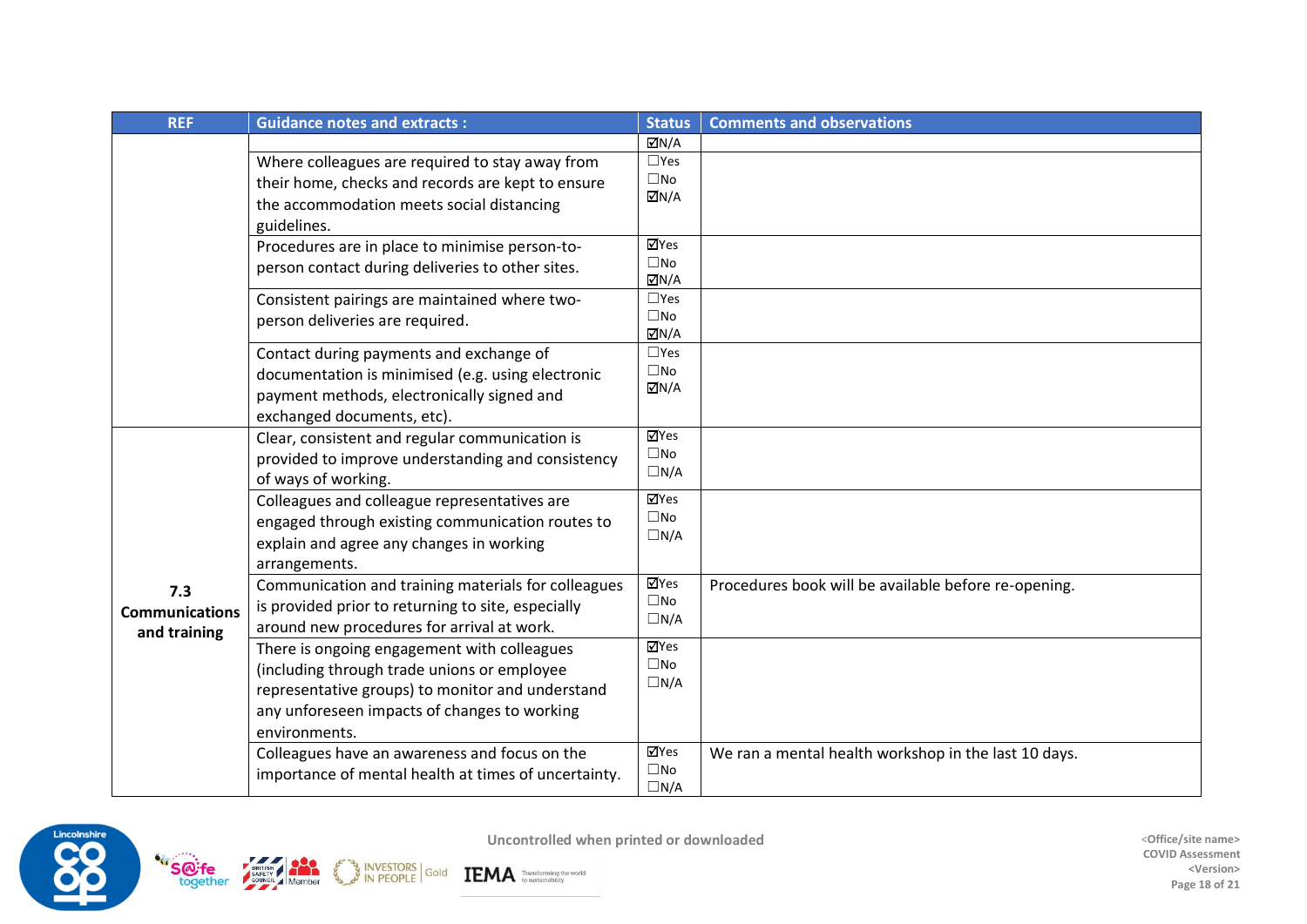| <b>REF</b> | <b>Guidance notes and extracts:</b>                                                                                                                                             | <b>Status</b>                      | <b>Comments and observations</b> |
|------------|---------------------------------------------------------------------------------------------------------------------------------------------------------------------------------|------------------------------------|----------------------------------|
|            | Simple, clear messaging is used to explain guidelines<br>using images and clear language, with consideration<br>of groups for which English may not be their first<br>language. | ⊠Yes<br>$\square$ No<br>$\Box$ N/A |                                  |
|            | Visual communications (e.g. whiteboards or signage)<br>is used to explain operational information to reduce<br>the need for face-to-face communications.                        | ⊻Yes<br>$\square$ No<br>$\Box$ N/A |                                  |
|            | Approaches and operational procedures are<br>communicated to suppliers, customers or trade<br>bodies to help their adoption and to share<br>experience.                         | ⊠Yes<br>$\square$ No<br>$\Box$ N/A |                                  |



**COVID Assessment <Version> Page 19 of 21**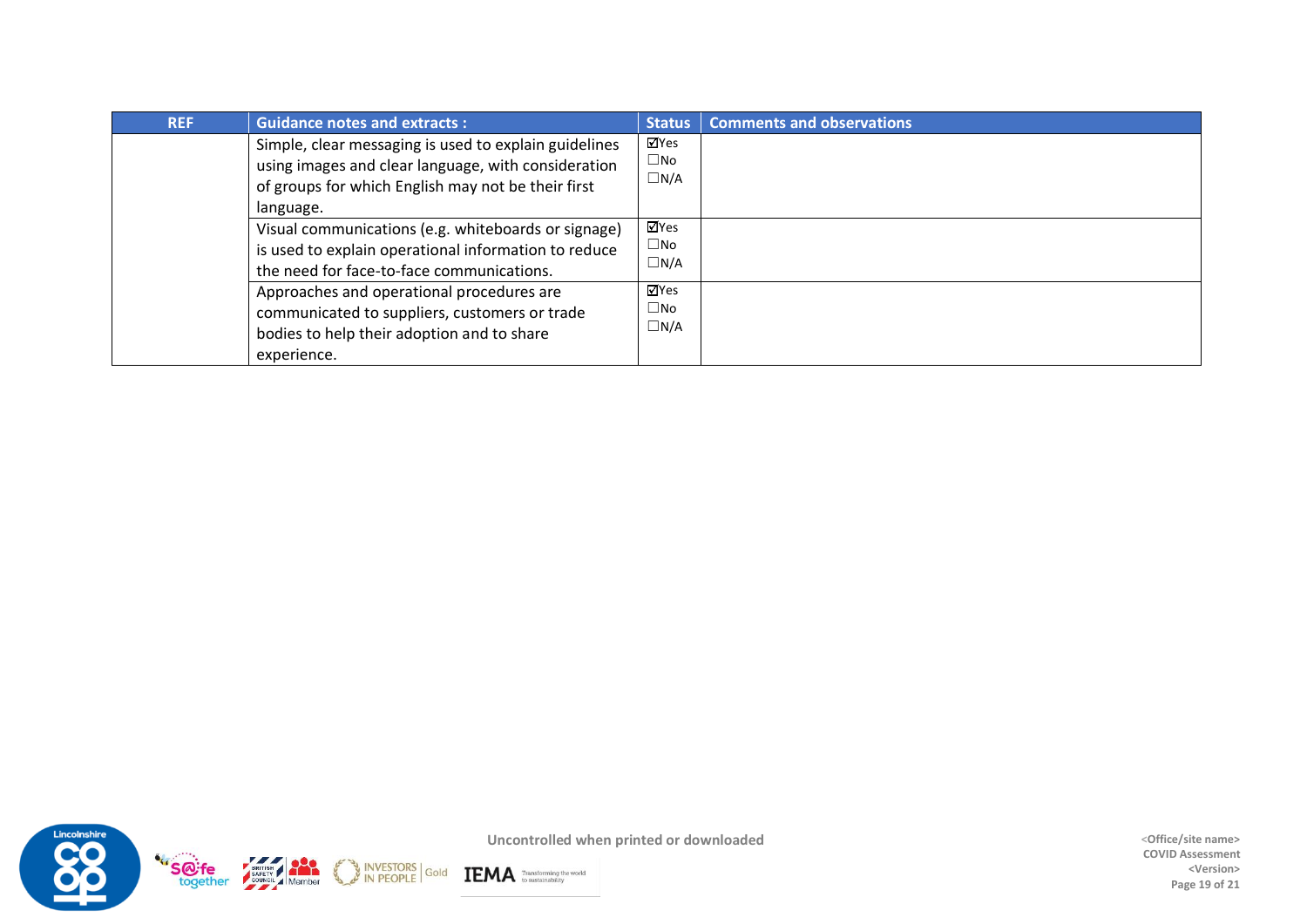## 8. Inbound and outbound goods

Objectives:

• To maintain social distancing and avoid surface transmission when goods enter and leave the site.

Gold

| <b>REF</b>                    | <b>Guidance notes and extracts:</b>                                                                                                                                                                                                                           | <b>Status</b>                             | <b>Comments and observations</b> |
|-------------------------------|---------------------------------------------------------------------------------------------------------------------------------------------------------------------------------------------------------------------------------------------------------------|-------------------------------------------|----------------------------------|
|                               | Pick-up and drop-off collection points, procedures,<br>signage and markings have been reviewed and<br>revised accordingly.                                                                                                                                    | ⊠Yes<br>$\square$ No<br>$\Box$ N/A        |                                  |
|                               | ⊠Yes<br>Unnecessary contact at with other people (security,<br>$\square$ No<br>operatives, customers, drivers, etc.) is minimised<br>$\Box$ N/A<br>(e.g. non-contact deliveries where the nature of the<br>product allows for use of electronic pre-booking). |                                           |                                  |
| 8                             | Methods to reduce frequency of deliveries (e.g. by<br>ordering larger quantities less often) have been<br>considered.                                                                                                                                         | <b>⊠Yes</b><br>$\square$ No<br>$\Box N/A$ |                                  |
| Inbound and<br>outbound goods | Where possible and safe, single colleagues are used<br>to load and unload vehicles.                                                                                                                                                                           | $\Box$ Yes<br>$\square$ No<br>MN/A        |                                  |
|                               | Where possible, the same pairs of colleagues are<br>used for loads where more than one colleagues is<br>needed.                                                                                                                                               | $\Box$ Yes<br>$\square$ No<br>MN/A⊡       |                                  |
|                               | Drivers are able to access welfare facilities when<br>required, consistent with other guidance.                                                                                                                                                               | $\Box$ Yes<br>$\square$ No<br>ØN/A        |                                  |
|                               | Drivers are encouraged to stay in their vehicles<br>where this does not compromise their safety and<br>existing safe working practice.                                                                                                                        | $\Box$ Yes<br>$\square$ No<br>ØN/A        |                                  |